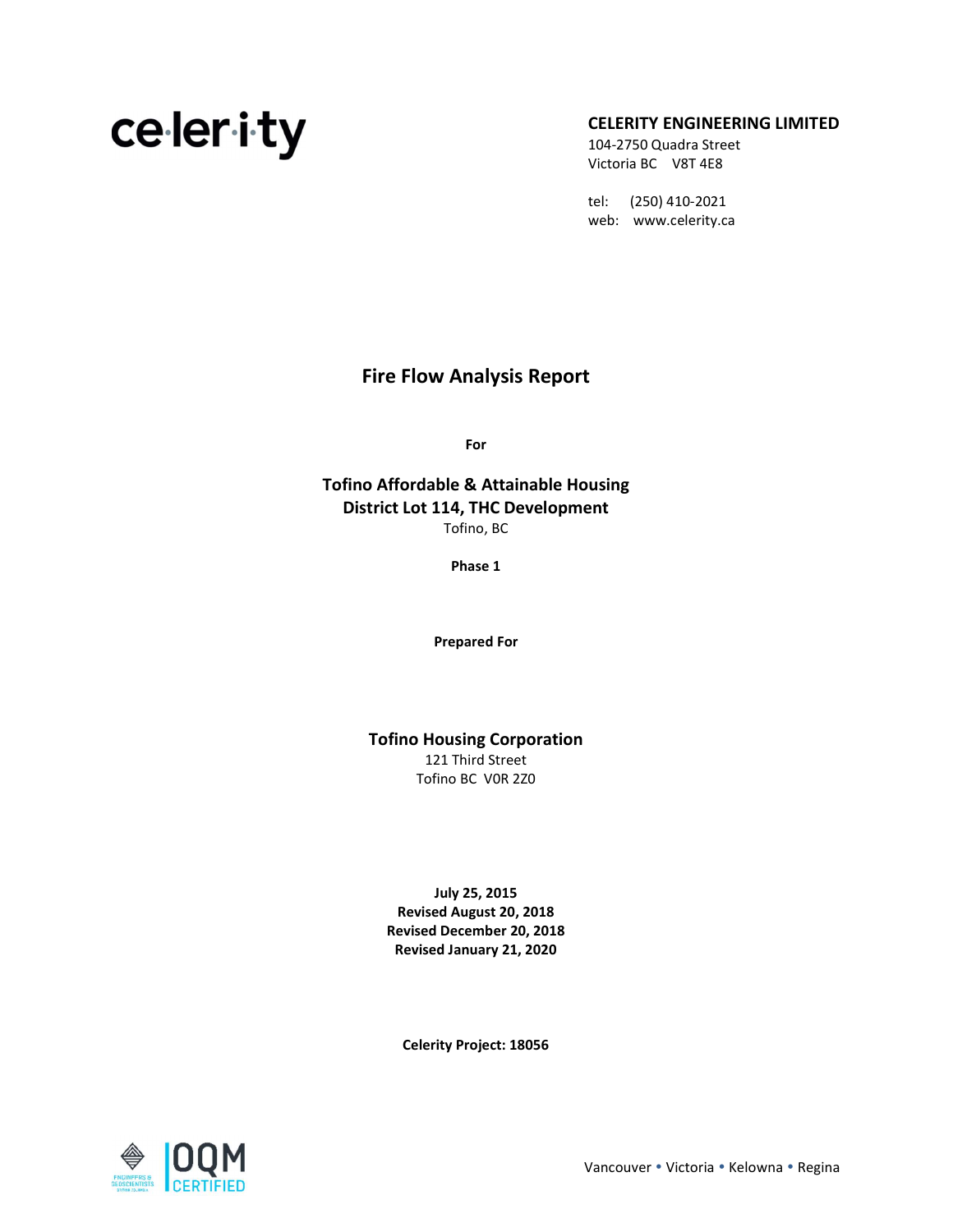### Executive Summary

Celerity Engineering Ltd has reviewed the fire flow requirements for the proposed development of District Lot 114, in Tofino, British Columbia. The British Columbia Building Code requires that all buildings are provided with "an adequate water supply for firefighting", however does not reference a specific standard. Four separate relevant recognized standards were assessed to determine the most applicable methodologies for the project site. The standards assessed are as follows:

- Master Municipal Construction Documents, including Water Supply for Public Fire Protection published by the Fire Underwriters Survey (FUS)
- NFPA 1142
- ISO "Needed Fire Flow"
- American Water Works Association "Distribution Requirements for Fire Protection"

The significant findings of the review were that sprinkler protection of a building provides a high level of fire protection that reduces the required fire flow, and that the available methodologies used to calculate adequate fire flow, are largely focused on unsprinklered buildings. Although these methodologies reviewed acknowledge the effectiveness of sprinkler protection and note that a reduction in fire flow is applicable where sprinkler protection of a building is provided, the amount of the reduction and the method in which it is to be applied within the given fire flow equations, is generally not specifically outlined.

All buildings within the development are proposed to be provided with sprinkler protection. As such, we recommend the appropriate method for determining adequate fire flow to be calculated as the sprinkler flow for the most demanding building, a firefighting hose demand, plus the sprinkler flow for one additional building. This approach is consistent to the Insurance Service Office Needed Fire Flow (ISO NFF) method and conservatively includes an added hose allowance. Our recommended method also incorporates the fire flow requirements for an additional multi storey building to the total required Fire Flow. This helps account for the possibility of two fire events simultaneously and recognizes the particularities of the Tofino jurisdiction. The combined water supply to the development is then calculated as the fire flow plus the domestic and non-domestic water demand.

Our review also demonstrates that Fire Underwriter Survey method for determining required fire flows for sprinklered buildings is out of step with other accepted methods used in other jurisdictions and referenced by the BC Building Code. This is in contrast to a generalized consistency across all other methods reviewed with respect to the requirements in non-sprinklered buildings.

The methods applied demonstrate a need for a Fire Flow of 47.3 l/s plus domestic and non-domestic demand for the proposed project. The proposed development project, Phase 1, consists of two apartment buildings (72 units), and six duplex homes (12 potential suites). The project buildings are proposed to be a maximum of 4 storeys in building height and do not contain underground parking. Based on the build-out scenario analyzed in this report (84 units) a total water supply of approximately 52.2 l/s is required (total water supply, including domestic demand). This recommended minimum Fire Flow is in line with the minimum fire flows calculated using the ISO NFF and NFPA 1142 methods but uses a functional and practical analysis approach.

This report aims to provide information to the developer and the District of Tofino regarding the technical basis for the determination of an adequate fire flow water supply for the proposed development.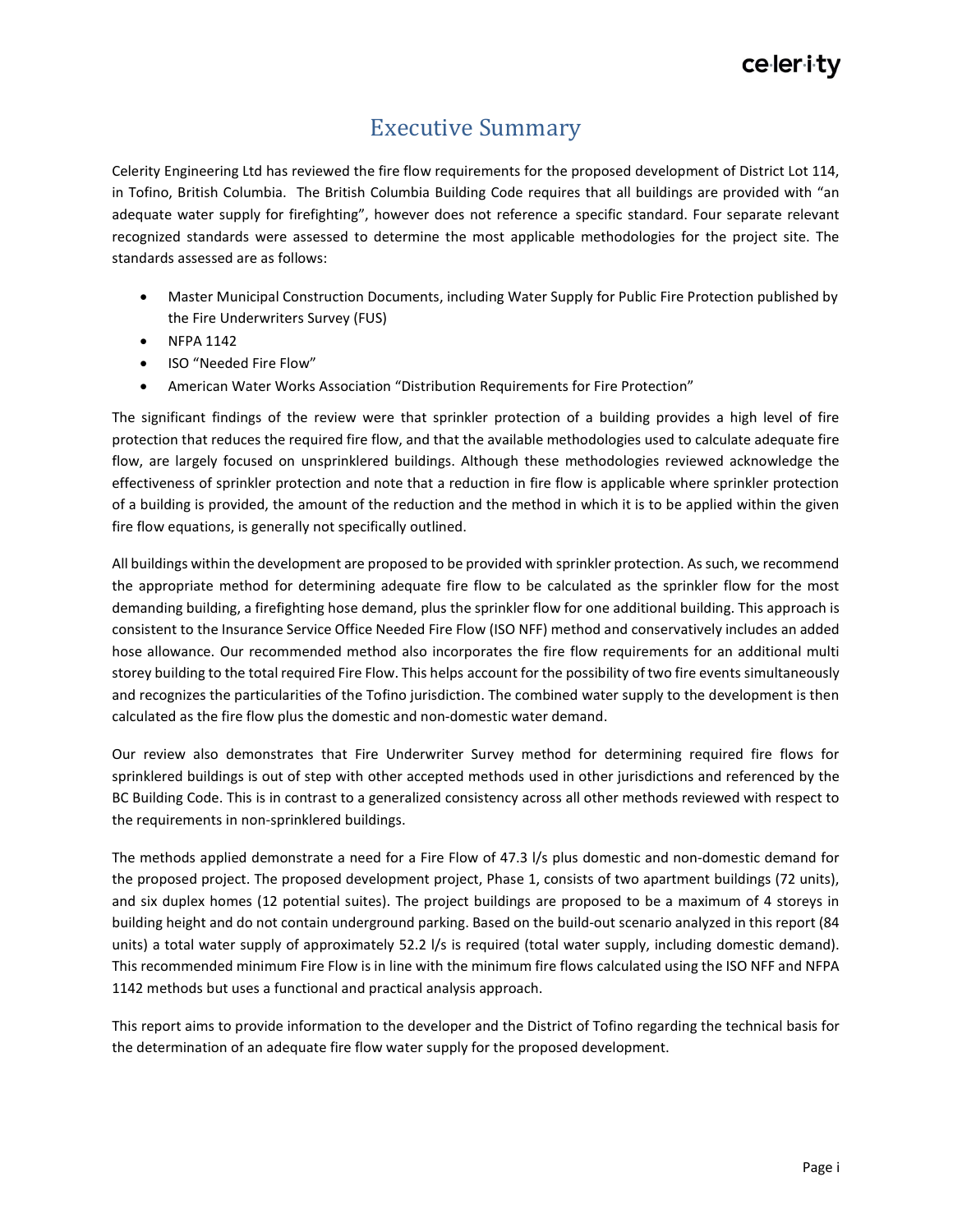### **Table of Contents**

| 1              |     |                                                                                     |  |  |  |  |
|----------------|-----|-------------------------------------------------------------------------------------|--|--|--|--|
|                | 1.1 |                                                                                     |  |  |  |  |
|                | 1.2 |                                                                                     |  |  |  |  |
|                | 1.3 |                                                                                     |  |  |  |  |
| $\overline{2}$ |     |                                                                                     |  |  |  |  |
|                | 2.1 |                                                                                     |  |  |  |  |
|                | 2.2 |                                                                                     |  |  |  |  |
|                | 2.3 |                                                                                     |  |  |  |  |
|                | 2.4 | American Water Works Association," Distribution Requirements for Fire Protection" 5 |  |  |  |  |
| 3              |     |                                                                                     |  |  |  |  |
|                | 3.1 |                                                                                     |  |  |  |  |
|                | 3.2 |                                                                                     |  |  |  |  |
|                | 3.3 |                                                                                     |  |  |  |  |
| 4              |     |                                                                                     |  |  |  |  |
| 5.             |     |                                                                                     |  |  |  |  |
| 6              |     |                                                                                     |  |  |  |  |
| $\overline{7}$ |     |                                                                                     |  |  |  |  |
| 8              |     |                                                                                     |  |  |  |  |

### Appendices

- Appendix A Summary of Calculations and Calculations
- Appendix B **Summary of Assumptions**
- Appendix C Qualifications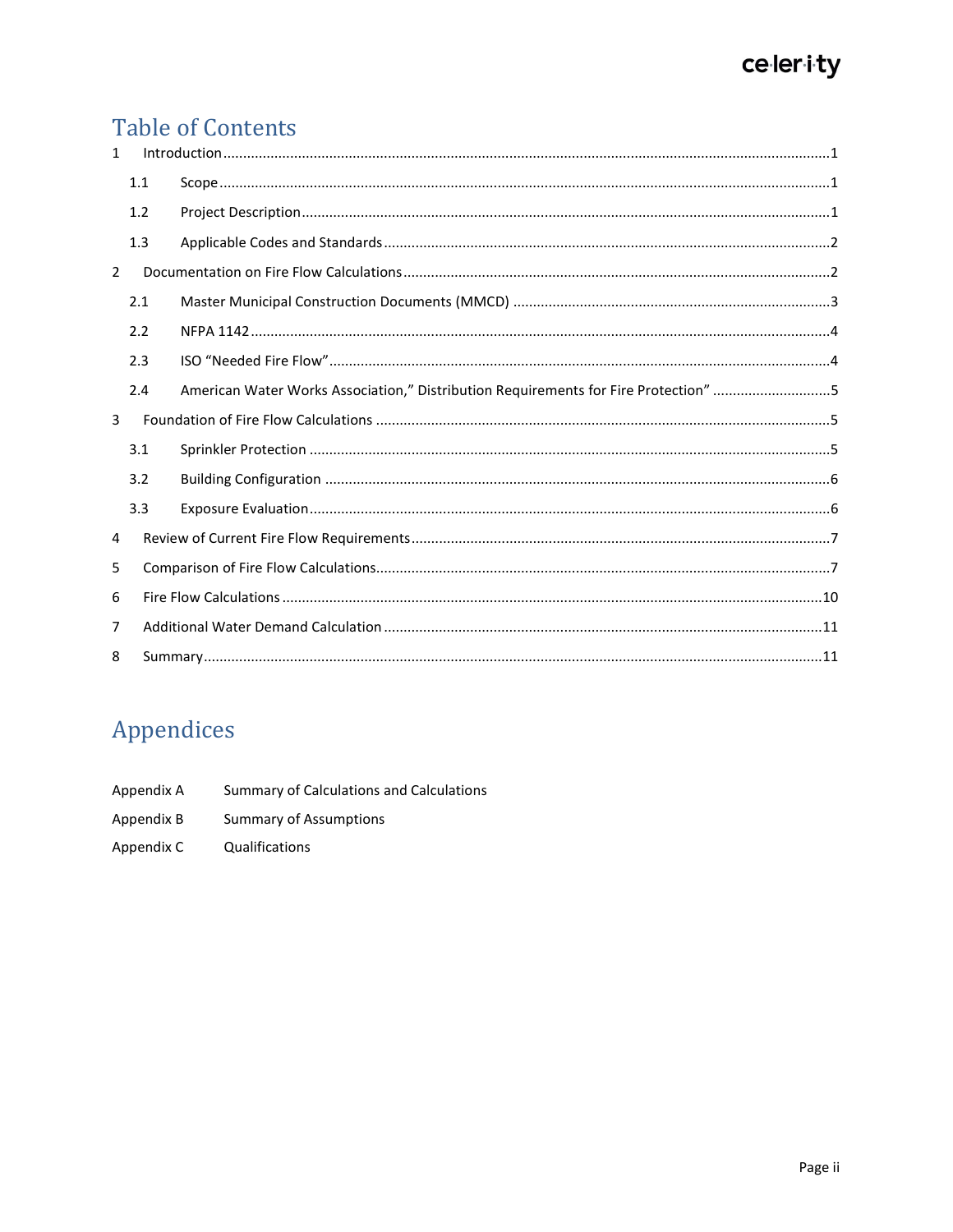### 1 Introduction

It is proposed to develop District Lot 114 in the District of Tofino into multiple lots containing affordable housing buildings. The available water flow to District Lot 114 does not meet the minimum requirements of the flows outlined in the Master Municipal Construction Documents Association Design Guidelines. The Master Municipal Construction Documents (MMCD) are standardized documents developed and maintained by the Master Municipal Construction Document Association and are deemed acceptable and used within municipalities of British Columbia. This Fire Flow Analysis Report provides an overview of the major requirements that are specific to the proposed development.

### 1.1 Scope

This Fire Flow Analysis Report provides an overview of the methodologies used within the different standards available for determining the minimum required fire flow. This analysis reviews the Water Supply for Public Fire Protection<sup>1</sup> published by the Fire Underwrites Survey (FUS), a reference document within the MMCD Design Guidelines, as well as the MMCD Design Guidelines themselves. NFPA 1142 "Standard on Water Supplies for Suburban and Rural Fire Fighting"<sup>2</sup>, American Water Works Association "Distribution Requirements for Fire Protection"<sup>3</sup>, and ISO "Needed Fire Flow Guide"<sup>4</sup> have also been included in the review. A brief review of the applicable NFPA 13 standards and the BC Plumbing Code to determine the demand for sprinkler protection and the domestic demand, respectively, have been included to aid in evaluating the system water supply requirements as a whole. This report was completed based on the information from the client and the CHPA drawings included in the presentation package provided to us dated, September 30<sup>th</sup>, 2019.

### 1.2 Project Description

The proposed development consists of six townhouses and two apartment buildings. The proposed development build-out evaluated in this report is 84 units with associated parking stalls (See Picture 1 below). All buildings within the development are proposed to be protected by an automatic sprinkler system.

<sup>&</sup>lt;sup>1</sup> Water Supply for Public Fire Protection, Fire Underwrites Survey 1999

<sup>&</sup>lt;sup>2</sup> NFPA 1142, Standard on Water Supplies for Suburban and Rural Fire Fighting, 2017

<sup>&</sup>lt;sup>3</sup> American Water Works Association, Distribution Requirements for Fire Protection, 2008

<sup>4</sup> Insurance Services Office, "Guide for Determination of Needed Fire Flow", 2014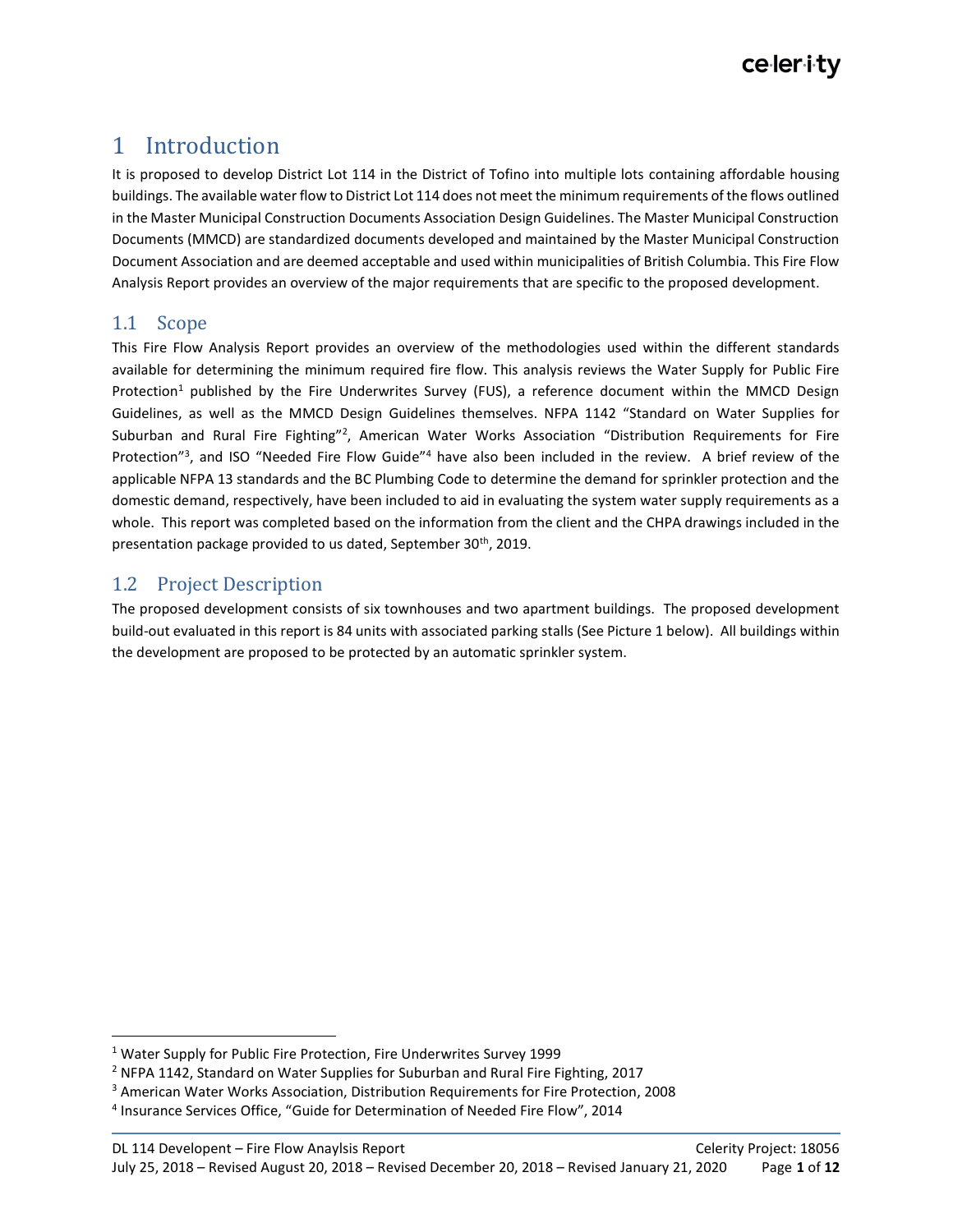

#### Picture 1: CHPA's Proposed Site Plan

### 1.3 Applicable Codes and Standards

The applicable codes and standards referenced in this report are as follows:

- Master Municipal Construction Documents (MMCD)
- Water Supply for Public Fire Protection, Fire Underwriters Survey (FUS),
- NFPA 1142, Standard on Water Supplies for Suburban and Rural Fire Fighting,
- Insurance Services Office (ISO), "Needed Fire Flow Guide",
- American Water Works Association "Distribution Requirements for Fire Protection",
- NFPA 13, "Installation of Sprinkler Systems",
- NFPA 13R, "Installation of Sprinkler Systems in Low-rise Residential Occupancies",
- NFPA 13D, "Installation of Sprinkler System in One-and-Two Family Dwellings and Manufactured Homes"
- ASHRAE, and
- 2018 British Columbia Building Code (BCBC)
- 2018 British Columbia Plumbing Code

### 2 Documentation on Fire Flow Calculations

There are a variety of documents which provide a guide to calculating fire flows.

The British Columbia Building Code 2018 (BCBC) requires that all buildings are provided with "an adequate water supply for firefighting", however does not reference a specific standard. Although no specific standard is required, the Notes to Part 3 in A-3.2.5.7.(1). provide a list of three documents useful for calculating the adequate water supply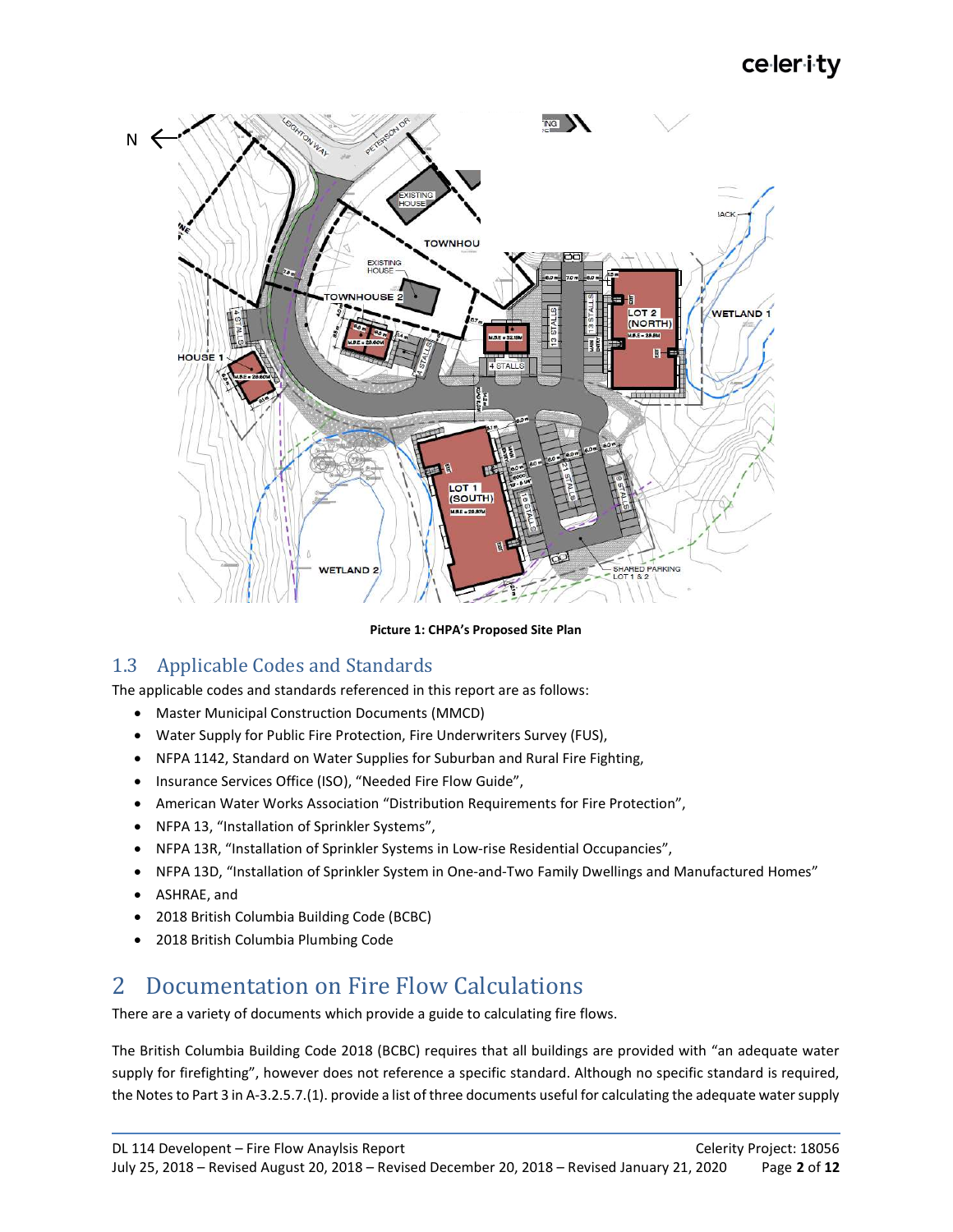requirements for firefighting. These documents include Insurance Services Office (ISO), "Needed Fire Flow Guide"; NFPA 1142, "Standard on Water Supplies for suburban and Rural Fire Fighting"; and American Water Works Association "Distribution Requirements for Fire Protection". These documents have been reviewed for assessment of this project.

The MMCD forms a standardized set of guidelines which has been adopted for the design and construction of infrastructure within Tofino District. The MMCD has been included in the review, as well as "Water Supply for Public Fire Protection – A Guide to Recommended Practice", published by FUS, a document referenced within the MMCD.

### 2.1 Master Municipal Construction Documents (MMCD)

The MMCD was created to improve construction documents within municipal services; essentially, the MMCD provided a foundation for municipal infrastructure projects. It is highlighted within these guidelines that they are not a substitute for good engineering practice and experience and further state that the standards used within the guidelines are provided to assist in making professional judgement and do not cover all cases. Within the MMCD Design Guidelines two criteria are given for fire flows; firstly, stating that fire flow should be determined in accordance with "Water Supply for Public Fire Protection – A Guide to Recommended Practice", published by FUS, and secondly the Guidelines provided in Table 2.5, which outlines minimum requirements for fire flows. This Table takes a general and conservative approach with little focus on building details, including location, construction or use. It should be noted that Table 2.5 is for developments without sprinklers, as noted in the table, and therefore would not be applicable to the project where all buildings are proposed to be sprinklered throughout.

Looking closely at the referenced FUS document "Water Supply for Public Fire Protection – A Guide to Recommended Practice" that was published in 1999, sprinkler protection of buildings is acknowledged as providing a significant contribution to fire protection of the community as stated in the Adequacy and Reliability Section of Part I. While Part I of the document provides information, Part II provides an equation to calculate an estimate for the fire flow for a given building or group of buildings. The equation incorporates construction type and floor area and notes further factoring of the equation based on sprinkler coverage and exposure. Although sprinkler protection is mentioned as a factor for reducing the required fire flow and maximum percentages are allocated to system design, supervision, and water supply, there is no method described to determine or calculate these percentages. Due to the lack of information provided within the FUS document for calculating a reduction to the required flow on the basis that sprinkler protection is provided; this calculating method cannot be accurately applied to the project. Specifically, the information within the FUS document is vague and comments on a maximum of 50% reduction may be applied for a complete automatic sprinkler system depending on the adequacy of the system and then further states that a maximum of 30% reduction for an adequately designed system conforming to NFPA 13 and other NFPA standards.

It is acknowledged that the methods used within the FUS document were establish primarily for surveyors to simply estimate fire flow requirements for municipal fire protection. FUS is a national organization that provides data on public fire protection for fire insurance statistical work and underwriting purposes of subscribing insurance companies.

It is noted that other municipalities, specifically Fraser Valley Regional District, which use the MMCD have deleted the minimum requirements outlined in Table 2.5 for apartments, townhouses commercial, institutional and industrial uses. This can be seen within Fraser Valley Regional District Subdivision and Development Servicing Bylaw No. 13199, 2015, page 25. This emphasizes that project areas need not all comply with one Table but can be evaluated individually based on building and area features.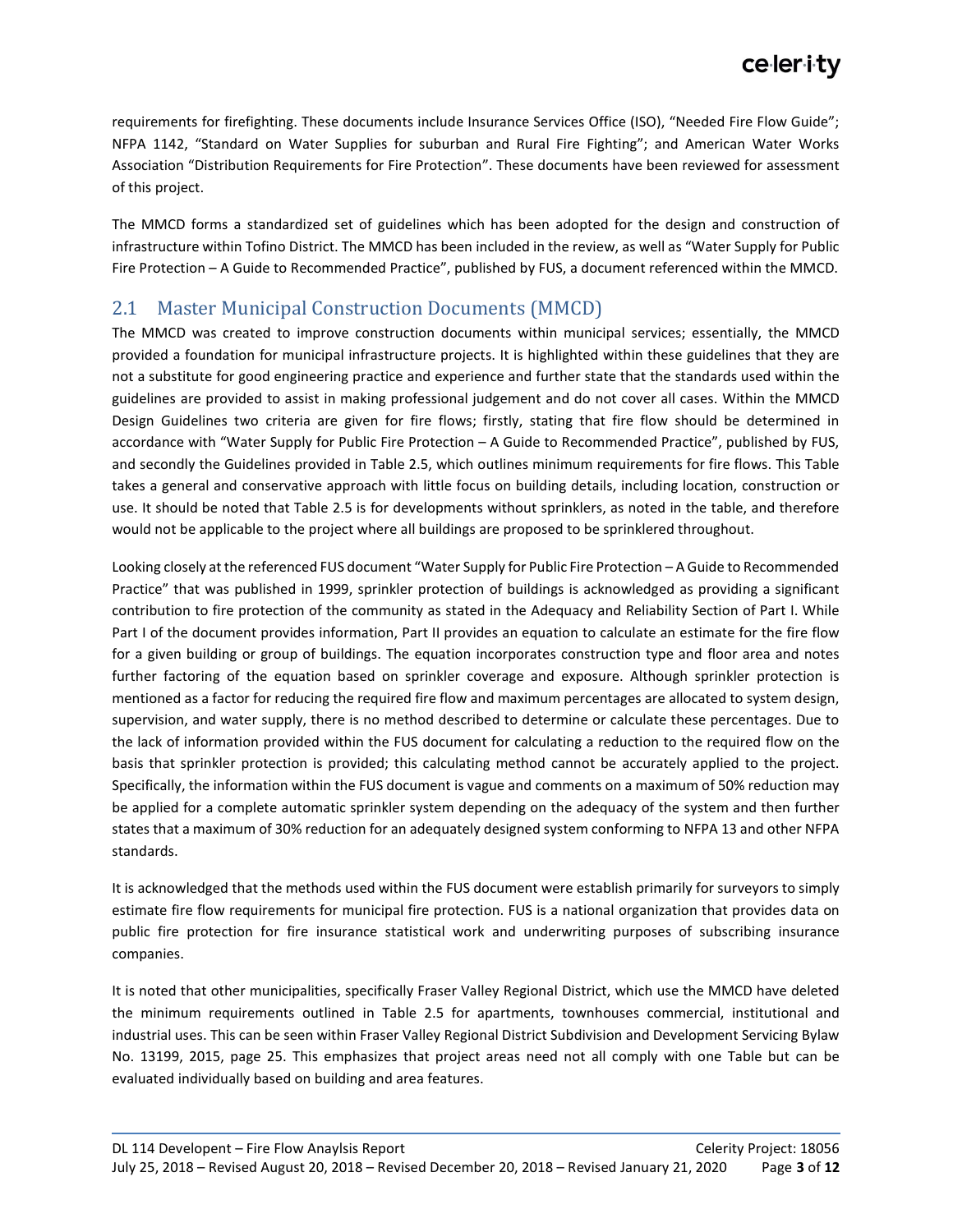### 2.2 NFPA 1142

NFPA 1142 provides a method for determining the minimum requirements for alternative water supplies for structural firefighting purposes in areas where the existing water supply is not adequate or reliable. Within the NFPA 1142 Standard, there is a differentiation between alternative water supply for firefighting and municipal-type water systems.

NFPA 1142 provides an equation for calculating the minimum water supply for firefighting purposes; this equation considers the total volume of the structure, the occupancy of the building, the construction type, and exposure hazards. Where sprinkler protection is provided and fully meets the requirements of NFPA 13, NFPA 13D, or NFPA 13R, the water supply for firefighting is permitted to be reduced. As noted in Section 4.4.1. of Annex A of the Standard, a minimum fire flow to a 1 and 2-family dwellings, not exceeding 5 000 ft<sup>2</sup> (334.5 m<sup>2</sup>) with an approved sprinkler system, is permitted to be reduced by 50% and by an additional 25% reduction when the building is separated from all other buildings by 30 ft (9.1 m). Regardless of reductions, minimum fire flow requirements are outlined to ensure adequate fire flow is provided. The minimum fire flow listed for 1 and 2-family dwellings, not exceeding 5 000 ft<sup>2</sup> (334.5 m<sup>2</sup>) is 500 gpm (1 900 L/min) for a minimum duration of 1 hour.

In considering other buildings and 1 and 2-family dwellings exceeding 5 000 ft<sup>2</sup> (334.5 m<sup>2</sup>), reductions up to 75% are permitted for protection by an approved sprinkler system throughout, which utilizes quick response sprinkler heads. Within Annex A of the Standard, specifically A-4.4., a minimum fire flow for sprinklered buildings is mentioned as 600 gpm (2270 L/min).

### 2.3 ISO "Needed Fire Flow"

ISO "Needed Fire Flow", is another guide that was prepared to assist in estimating the required amount of water for municipal fire protection. The ISO guide evaluates the fire suppression delivery system for insurers' purposes. Within their evaluation a methodology is used to determine the amount of water necessary for fire protection at select locations throughout the community and is referred to as the Needed Fire Flow (NFF). The ISO serves insurers, agents, insurance regulators, fire departments and other government agencies in the US and around the world.

This document provides an estimate for the amount of water required to fight a fire in individual non-sprinklered buildings, as outline in Chapter 1 of the document. Therefore, it will not be applicable to the project based on all buildings equipped with automatic sprinkler protection. Notes within Chapter 1 indicate that sprinkler protection of buildings requires a different approach and suggests that the NFF for sprinklered buildings be calculated as follows:

Commercial occupancies protected by automatic sprinkler systems designed to NFPA13 have an NFF equal to the sprinkler demand at the base of the sprinkler riser plus the inside/outside hose stream demands, with minimum flow and duration per NFPA 13 requirements.

Residential buildings, such as apartments, protected by sprinkler systems designed to NFPA 13R, have an NFF equal to demand at the base of the automatic sprinkler riser, with a minimum NFF of 1000gpm (63.1 l/s) at 20psi for 2 hours.

1-or 2 family dwellings protected by a sprinkler system designed to NFPA 13D have an NFF equal to the demand at the base of the sprinkler riser, with a minimum NFF of 500 gpm (32 l/s) at 20 psi for 1-hour.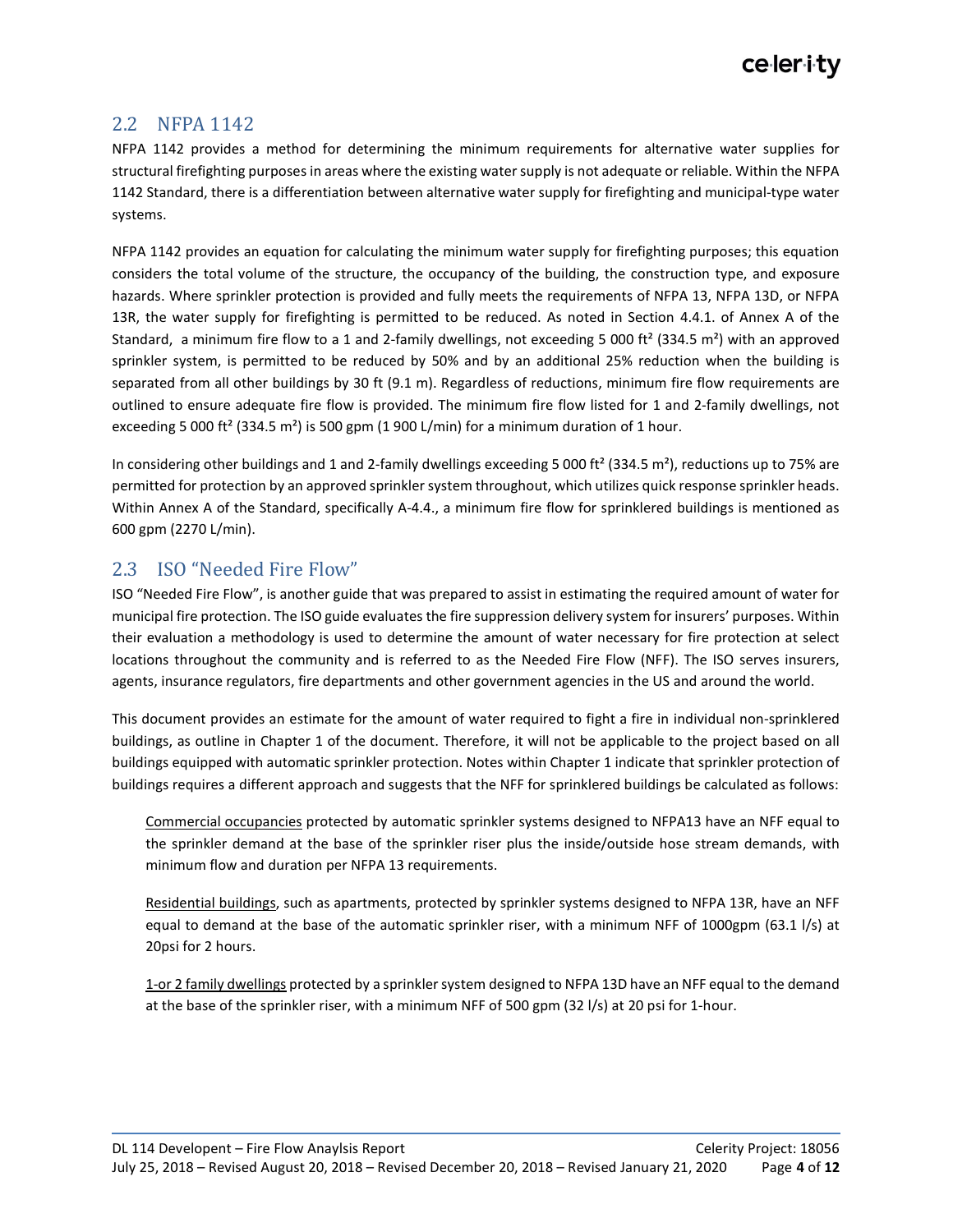### 2.4 American Water Works Association," Distribution Requirements for Fire Protection"

The American Water Works Association (AWWA) is a scientific and educational society dedicated to providing total water solutions, assuring the effective management of water. The document titled "Distribution Requirements for Fire Protection" published in 2008 discusses fire flow requirements. The document describes required fire flow as the rate of water that is necessary to control a major fire in a specific structure, and acknowledges that both the rate of flow and the total amount of water that must be applied to control the fire requires determination.

The document discusses the fact that all fires are different due to random variations including: structure, contents, exposure, weather, temperature, and length of time the fire has been burning for. Four different methods of calculating fire flow are provided within the document. These include: Insurance Service Office (ISO), Iowa State University (ISU), the National Fire Academy, and the Illinois Institute of Technology Research Institute (IITRI). Since the ISO's technique for calculating the NFF is included within the acceptable methods of this document, only a brief review of the other methods was completed.

The comparison provided within the document confirmed the ISO NFF provided a calculated fire flow in the middle range of all four methods discussed. Of most importance within Chapter 1, the document discusses the fire flow limits of sprinklered buildings. The required fire flow for sprinklered buildings is stated as the sum of the sprinkler flow required at the base of the riser, plus a hose stream allowance. This is the same as outlined in the ISO NFF.

The document limits the maximum fire flow for a single fire event to 12 000 gpm (757 L/sec), and provides fire flow duration recommendations of 2 hr for fire flows of 2 500 gpm or less.

### 3 Foundation of Fire Flow Calculations

Fire flow can be defined as the amount of water available for fire protection purposes, including firefighter hose streams and sprinkler demands. The fire flow water supply is in excess of that required for other purposes, such as domestic demand.

The volume of water required for the fire flow is dependent on several factors including building size, construction type, occupancy, exposure to other buildings, and sprinkler protection. These factors are addressed uniquely within different calculation methods.

### 3.1 Sprinkler Protection

The demand for a buildings sprinkler system is determined based on the requirements of NFPA 13, NFPA 13R or NFPA 13D installation standards, based on the building application. These sprinkler standards outline specific minimum sprinkler and hose stream flows. With the exception of low-rise residential building, the minimum flow requirements are based on an operating area, which is dependent on building configuration and use as well as the determined water spray density, which is based on the specific hazard classification (use). NFPA 13, 13R, and 13D calculate only the demand for the sprinkler system within a building, with no consideration for domestic or industrial/process demands. These demands must be calculated through other appropriate methods.

The effectiveness of automatic sprinkler systems has been demonstrated and documented. As discussed in NFPA 1142, 96% of all fire within sprinklered buildings are controlled and extinguished by the sprinkler system, with a large percentage of the fires controlled by not more than 2 or 3 sprinkler heads. As such, sprinkler protection is acknowledged as providing built-in fire protection which reduces the manual fire suppression burden, as well as the water supply needed by the fire department to fight the fire. Specifically, sprinklered buildings which are designed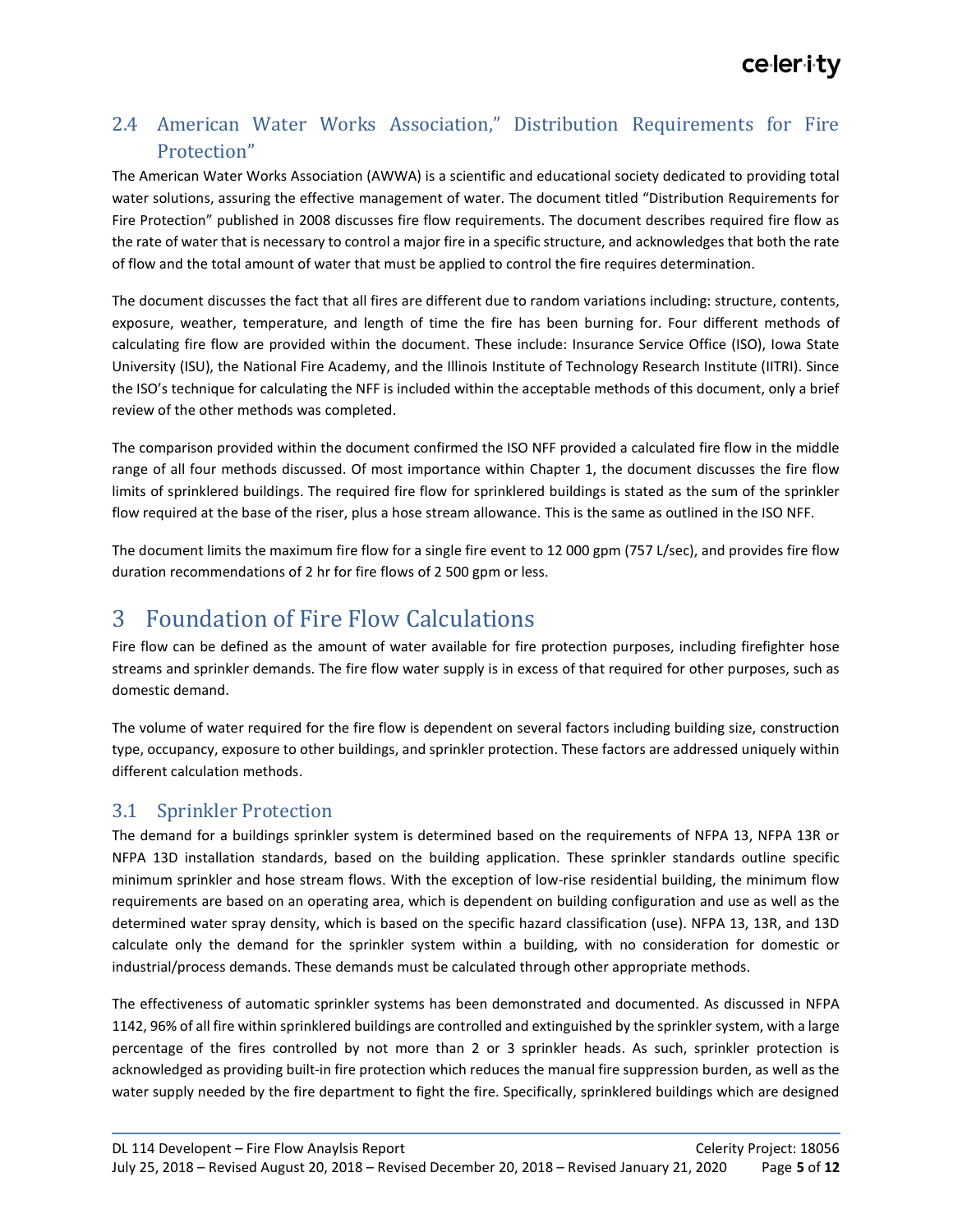and installed in accordance with the applicable standard, are given a reduction or compensation factor in required fire flow to support this fact.

Each methodology reviewed provides an individual approach to calculations and applying this reduction; noting that most calculation methods are specific for non-sprinklered buildings.

### 3.2 Building Configuration

The building itself plays an important role within determining the required fire flow. Factors such as building construction, building size, building height, as well as building occupancy and the contents are taken into consideration.

A difference noted between the various calculation methods reviewed is the approach to analysing the building volume used within the equations. Specifically:

- The FUS method incorporates the building volume based on area of all floors into the equation,
- NFPA 1142 uses the total building volume, which accounts for high ceiling spaces,
- The ISO NFF uses a more specific effective area, which considers the construction and allows the effective area to be calculated as a percentage of adjoining floors.

The building volume and area used within the equations, effects the required fire flow and therefore, limiting the volume or area considered will reduce the calculated fire flow.

### 3.3 Exposure Evaluation

Consideration of proximity to adjacent buildings, as well as exterior wall construction and openings, is another important factor in fire flow calculations. The risk of fire spreading to another building, increases the required fire flow. Differences with respect to exposure consideration can be seen within the various guidelines.

The FUS does not include a specific exposure hazard factor, whereas the ISO NFF calculation does. Specifically, the exposure hazard factor within the ISO NFF calculation is based on construction type, a length-height factor for the exterior walls, as well as the distance between buildings. Various exceptions are provided, with the most important being buildings sprinklered throughout.

NFPA 1142 provides separate equations for both structures with and without exposure hazards, for calculating the minimum fire flow water supply. Essentially, the fire flow is increased by 50% where an exposure hazards is present.

An exposure hazard is defined to exist in NFPA 1142 under two conditions:

- The building is 100 ft<sup>2</sup> or larger in area and is within 50 ft of another structure.
- The structure contains occupancy hazard classification 3 or 4 and is within 50 ft of another structure.

An additional reduction is noted within Annex A of NFPA 1142, of up to 25% for 1 and 2-family dwellings, where the buildings are separated a minimum of 30 ft (9.1 m) from an adjacent building, noting that the required fire flow is not permitted to be less than 500 gpm. It is noted that exposure reductions for other buildings are not discussed, only reductions for sprinklering. As stated in Annex A, A.4.4, the reductions of fire flow are based on NFPA 1, Fire Code, Section 18.4.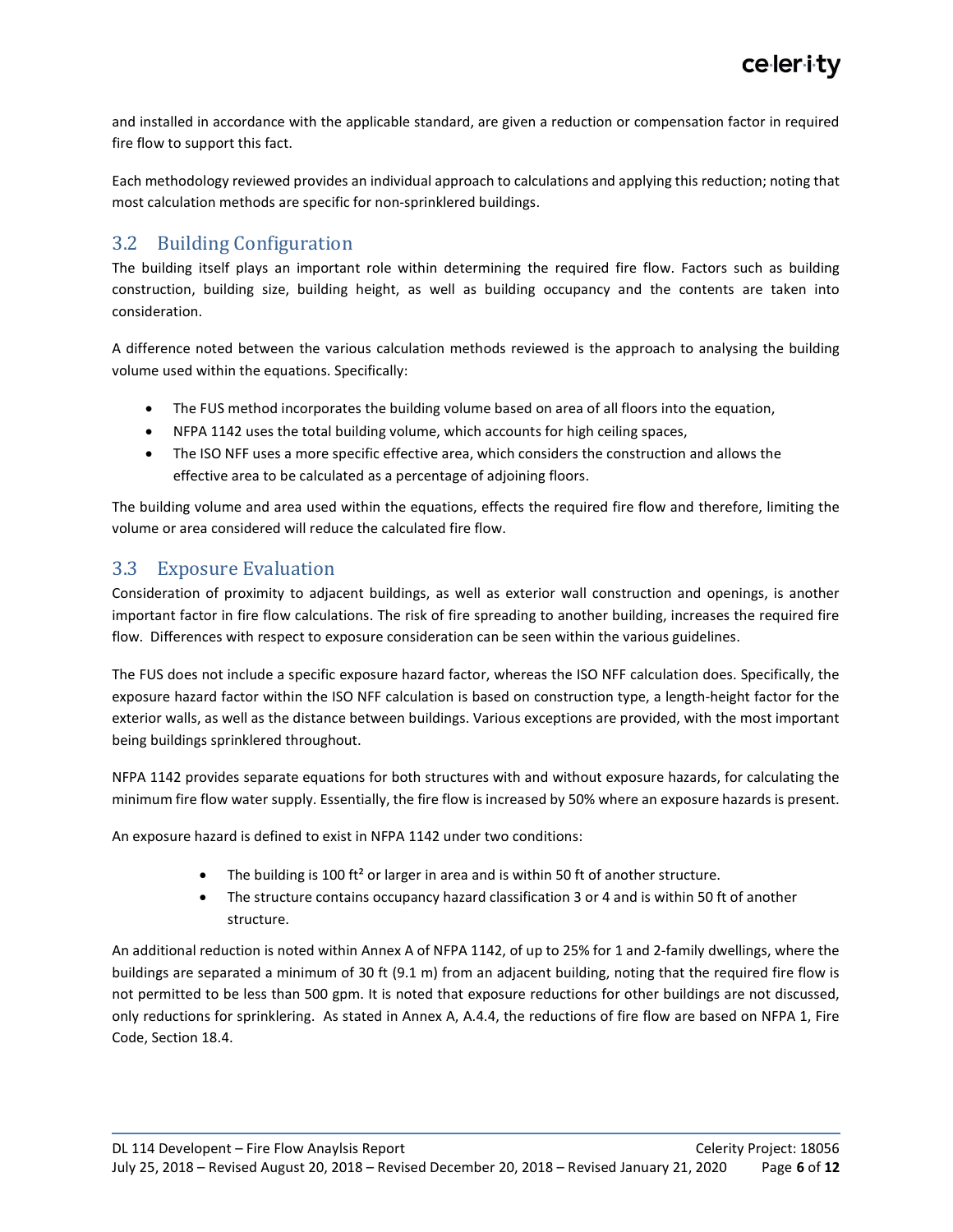### 4 Review of Current Fire Flow Requirements

In accordance with the BCBC, Article 3.2.5.7. of Division B, it is required that every building to be provided with adequate water supply for firefighting. Sentence 3.2.5.7.(2), however, provides an exemption to this where the building is sprinklered throughout in conformance with NFPA 13, NFPA 13R, or NFPA 13D.

Adequate water supply for firefighting is explained within Appendix A of the BCBC, as implying that water will be readily available and of sufficient volume and pressures to enable emergency responders to control any fire growth, prevent fire spread to adjacent buildings, and to provide limited measures for property protection.

The exemption for adequate water supply for firefighting is made within the BCBC based on the installation of sprinkler protection throughout the building. It is noted that within NFPA 13, NFPA 13R and NFPA 13D, requirements specific to the water supply for the sprinkler system are imposed; thereby confirming the water supply for fire protection will be provided to the building. It is further noted that verification is required to confirm that adequate water is available to the site and meets the required quantities and pressures to operate the sprinkler system.

In situations where buildings are not served by municipal water supply systems, determining the minimum required water supply is important. As noted previously, Appendix A of the BCBC provides a list of documents which can be used to design an adequate water supply. This list includes: ISO "Needed Fire Flow Guide", NFPA 1142, and American Water Works Association "Distribution Requirements of Fire Protection". It is noted that the MMCD is not part of this reference list.

NFPA 1142 made changes to their document within the 2017 addition, which included the removal of tables and text relative to fire flow requirements and has moved towards using the ISO website as outlined in the Origin and Development of NFPA 1142, section of the document. This method allows for a more encompassing and descriptive approach to building fire flow calculations rather than the previous more generalized calculations which can lead to oversupply. It is emphasized, however, that the ISO "Need Fire Flow Guide" document is specific for non-sprinklered buildings.

### 5 Comparison of Fire Flow Calculations

Below is a table outlining the fire flow calculations for the described calculation methods.

|                       | <b>MMCD Guidelines</b>                           | FUS – Water Supply for<br><b>Public Fire Protection</b><br>1999 Part II<br>(Includes ISO copyrighted<br>material) | <b>NFPA 1142</b>                                                                                                                                                                                              | <b>ISO-Needed Fire Flow</b><br>2014                                                                                                                                                                             |
|-----------------------|--------------------------------------------------|-------------------------------------------------------------------------------------------------------------------|---------------------------------------------------------------------------------------------------------------------------------------------------------------------------------------------------------------|-----------------------------------------------------------------------------------------------------------------------------------------------------------------------------------------------------------------|
| Basis                 |                                                  | Unsprinklered building                                                                                            | All Buildings                                                                                                                                                                                                 | <b>Unsprinklerd Buildings</b><br>With discussions regarding<br>sprinklered buildings                                                                                                                            |
| <b>Basic Equation</b> | References FUS, but<br>provides minimum<br>flows | Fire flow<br>$F = 220C \sqrt{Area}$                                                                               | Water Supply<br>$WS = (V \div OH) \times$<br>$C \times EH$<br>$V =$ Building Volume<br>$OH = Occupancy$<br>classification number<br>$C =$ construction<br>classification number<br>$EH = Exposure$<br>hazards | Needed Fire Flow<br>$NFF = (18F\sqrt{A})O(1.0 +$<br>$(X + P)$<br>F= construction class coef.<br>$A =$ effective area<br>O= occupancy coef.<br>$X =$ exposure hazard factor<br>P= communication hazard<br>factor |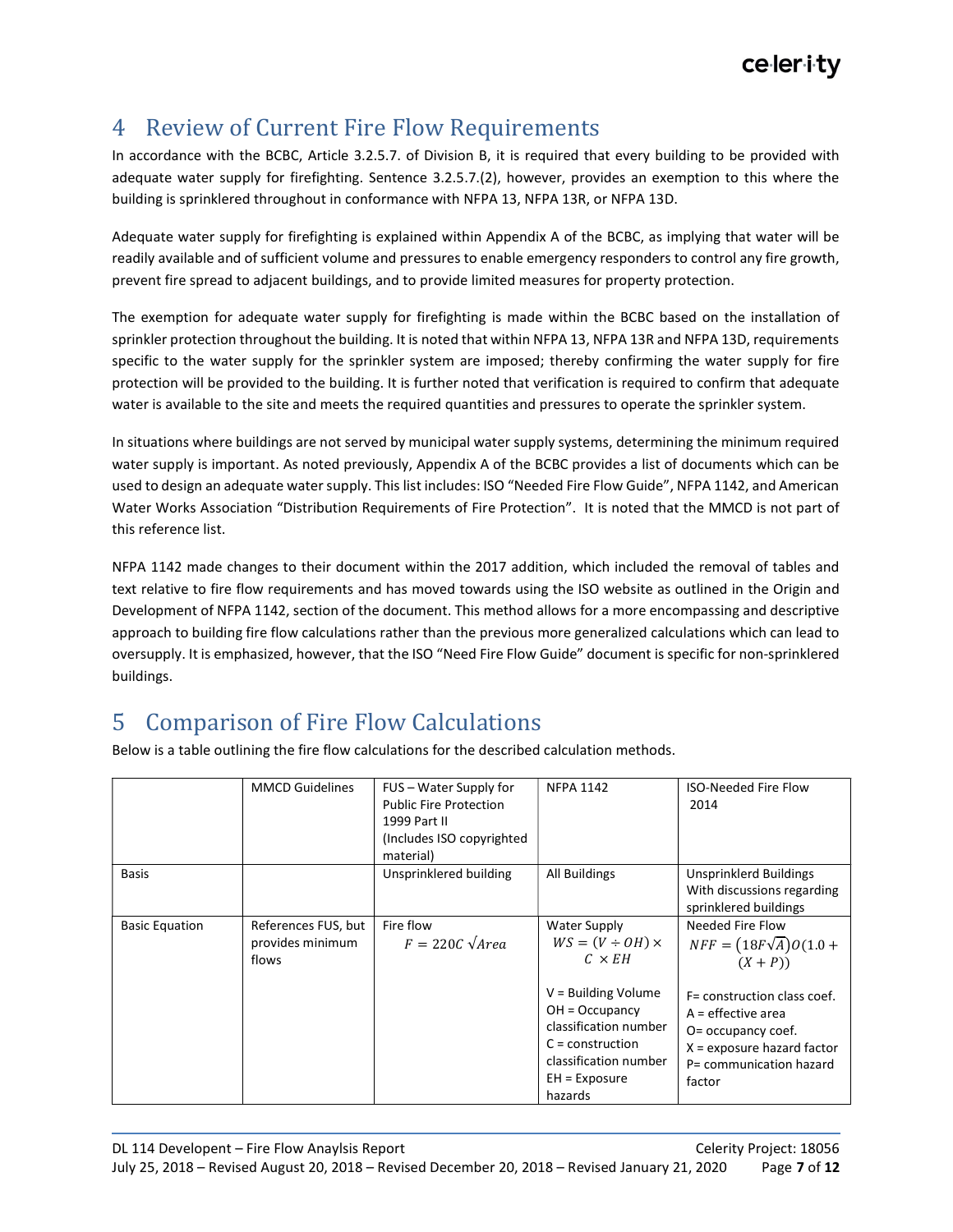| Factors:               |                                                                            |                                                                                                                                                                                                                                                                                                                                                                                                                                 |                                                                                                                                                                                             |                                                                                                                                                                                                                                                                                                                                                                                     |
|------------------------|----------------------------------------------------------------------------|---------------------------------------------------------------------------------------------------------------------------------------------------------------------------------------------------------------------------------------------------------------------------------------------------------------------------------------------------------------------------------------------------------------------------------|---------------------------------------------------------------------------------------------------------------------------------------------------------------------------------------------|-------------------------------------------------------------------------------------------------------------------------------------------------------------------------------------------------------------------------------------------------------------------------------------------------------------------------------------------------------------------------------------|
| <b>Building Size</b>   | Not considered                                                             | Building Area used,<br>includes all storeys,<br>excluding basements.<br>Consideration given for<br>fire-resistive buildings.<br>Area is equal to two<br>largest adjoining floors<br>plus 50% of each and any<br>floors immediately<br>above, up to 8; however,<br>if vertical openings are<br>protected (1-hour rating)<br>then area = only 2 largest<br>floors plus 25% of each of<br>the two immediately<br>adjoining floors. | Total volume of<br>structure used                                                                                                                                                           | Uses effective area;<br>provides consideration for<br>division walls.<br>Considers largest floor<br>area plus percentage of<br>other floors dependant on<br>construction class, and<br>includes additional<br>consideration for<br>protection of vertical<br>openings.                                                                                                              |
| <b>Building Height</b> | Not considered                                                             | Included in total area<br>calculations                                                                                                                                                                                                                                                                                                                                                                                          | Incorporated by<br>volume calculation                                                                                                                                                       | Incorporated within<br>effective area calculations,<br>as well as exposure<br>hazards.                                                                                                                                                                                                                                                                                              |
| Occupancy<br>(OH)      | General occupancy<br>accounted for<br>within minimum<br>requirements table | Not considered                                                                                                                                                                                                                                                                                                                                                                                                                  | Classification #3-7; 3<br>being most severe<br>(OH 4=high hazard &<br>7 = light hazard)                                                                                                     | Occupancy factor here<br>reflects the combustibility<br>of the contents of the<br>structure.<br>Factors range from 0.75-<br>1.25<br>0.75 -noncombustible<br>1.25 - rapid burning or<br>flash burning<br>Apartment classified as<br>limited combustible;<br>$O = 0.85$                                                                                                               |
| Construction<br>(C)    | Not considered                                                             | Construction is broken<br>down into 4 classification<br>which coefficients are<br>applied.<br>1.5 -wood frame<br>1.0 - ordinary<br>0.8 -non-combustible<br>0.6- fire resistive<br>construction (fully<br>protected frame, floors<br>roof)                                                                                                                                                                                       | Construction number<br>based on materials<br>used and Fire<br><b>Resistance Rating</b><br>Type I-V, Number<br>ranges from 0.5-1.5<br>Dwelling have a max<br>Classification number<br>of 1.0 | Coefficient for<br>construction classification<br>ranges from 1.5-0.6<br>Construction factor C<br>$C = 18F\sqrt{A}$<br>Not to be less than 500<br>gpm (32 l/s), rounded to<br>the nearest 250 gpm.<br>Not to exceed:<br>8,000 gpm (505 l/s)- const.<br>class 1-2<br>6,000 gpm (379 l/s)- const.<br>class 3-6,<br>6,000 gpm (379 l/s) - any<br>1-storey building any<br>const. class |
| Exposure               | Not considered                                                             | Does not provide<br>calculation method<br>where separation<br>distance is less than 45m.<br>Just states various<br>conditions shall be<br>considered. Does                                                                                                                                                                                                                                                                      | Exposure hazard<br>present when<br>-Area of structure is<br>100 ft <sup>2</sup> or greater and<br>within 50 ft of<br>another structure, or<br>-Any area, but Class 3<br>or 4 occupancy      | Exposure considered<br>within 40 ft of exterior<br>wall.<br>Limited to a factor of 0.6,<br>both exposure and<br>communication together.                                                                                                                                                                                                                                             |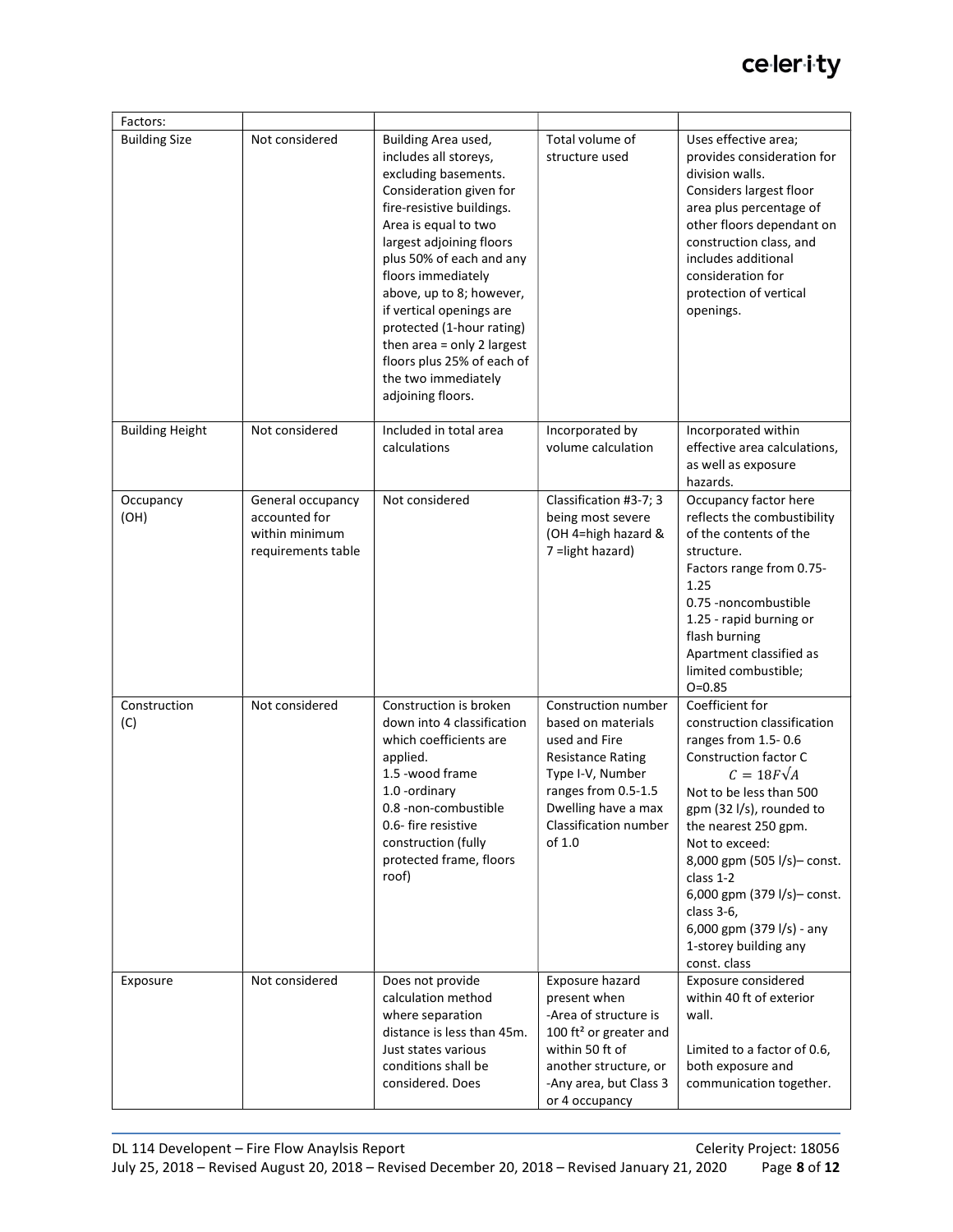|                                                 |                                                                                   | Provides maximum<br>increases:<br>0 to 3m: 25%<br>3.1 to 10m: 20%<br>10.1 to 20m: 15%<br>20.1 to 30m: 10%<br>30.1 to 45m: 5%          | hazard and is within<br>50 ft<br>Exposure hazard<br>present multiply WS<br>by 1.5<br>(A4.4: based on NFPA<br>1, permits 25%<br>reduction 1-2family<br>dwelling 30ft<br>separation distance)<br>Note: either all or<br>nothing approach |                                                                                                                                                                                                                                                                                                                                                                                                                   |
|-------------------------------------------------|-----------------------------------------------------------------------------------|---------------------------------------------------------------------------------------------------------------------------------------|----------------------------------------------------------------------------------------------------------------------------------------------------------------------------------------------------------------------------------------|-------------------------------------------------------------------------------------------------------------------------------------------------------------------------------------------------------------------------------------------------------------------------------------------------------------------------------------------------------------------------------------------------------------------|
| Communication                                   | Not considered                                                                    | Not considered                                                                                                                        | Not considered                                                                                                                                                                                                                         | Communication factor<br>included with exposure<br>which includes a<br>passageway to the<br>building.<br>Limited to a factor of 0.6,<br>both exposure and<br>communication together.                                                                                                                                                                                                                               |
| Sprinklers<br>Protection                        | The minimum<br>requirements table<br>specific to non<br>sprinklered<br>buildings. | Specific to non<br>sprinklered buildings.<br>Vaguely suggests that<br>sprinklered buildings can<br>be provided a reduction<br>of 50%. | 1-2 Family Dwellings<br>(bldg. area $<$ 5000ft <sup>2</sup> )<br>50% reduction if<br>protected by spk<br>75% reduction for<br>spk of other<br>buildings.<br>(per Annex A of NFPA<br>1142)                                              | Allows a property to be<br>considered as sprinkler<br>protected based on<br>specified condition. This<br>allows for exposure hazard<br>to be excluded.<br>NFPA sprinkler protection,<br>included in Notes.<br>Typically, NFF is demand at<br>base of the sprinkler riser.<br><b>NFF</b> for Residential<br>occupancies (apartments<br>NFPA 13R) is the demand<br>at the base of the<br>automatic sprinkler riser; |
| Result:                                         | n/a                                                                               | n/a                                                                                                                                   | Water supply<br>calculated; rate<br>determine by Table<br>4.6.1.                                                                                                                                                                       |                                                                                                                                                                                                                                                                                                                                                                                                                   |
| Minimums:                                       |                                                                                   |                                                                                                                                       |                                                                                                                                                                                                                                        |                                                                                                                                                                                                                                                                                                                                                                                                                   |
| SFD without<br>sprinklers                       | $60$ I/s                                                                          | Not provided                                                                                                                          | Not provided                                                                                                                                                                                                                           | Not provided                                                                                                                                                                                                                                                                                                                                                                                                      |
| 1-2 Family<br>dwellings                         | Not provided                                                                      | Not provided                                                                                                                          | 63 l/s unsprinklered<br>31.5 l/s sprinklered                                                                                                                                                                                           | With sprinklers - 500 gpm<br>$(32 \frac{1}{s})$ at 20 psi for 1 -hr                                                                                                                                                                                                                                                                                                                                               |
| Low rise<br>residential, 4-<br>storerys or less | Not provided                                                                      | Not provided                                                                                                                          | Not provided                                                                                                                                                                                                                           | With Sprinklers - minimum<br>is 1,000 gpm (63 l/s) at 20<br>psi for 2 hrs.                                                                                                                                                                                                                                                                                                                                        |
| Townhouses<br>without sprinklers                | 90 l/s                                                                            | Not provided                                                                                                                          | Not provided                                                                                                                                                                                                                           | Not provided                                                                                                                                                                                                                                                                                                                                                                                                      |
| <b>Other Buildings</b>                          | Not provided                                                                      | Not provided                                                                                                                          | 63 l/s unsprinklered<br>37.9 l/s sprinklered-<br>per Annex A                                                                                                                                                                           | Not provided                                                                                                                                                                                                                                                                                                                                                                                                      |
| Commercial                                      | $150 \frac{\text{I}}{\text{s}}$                                                   | Not provided                                                                                                                          | Not provided                                                                                                                                                                                                                           | Not provided                                                                                                                                                                                                                                                                                                                                                                                                      |
|                                                 |                                                                                   |                                                                                                                                       |                                                                                                                                                                                                                                        |                                                                                                                                                                                                                                                                                                                                                                                                                   |
| Any structure with<br>exposure                  | Not considered                                                                    | Not provided                                                                                                                          | $31.5$ $\frac{1}{s}$<br>(3000 gal)                                                                                                                                                                                                     | Not provided                                                                                                                                                                                                                                                                                                                                                                                                      |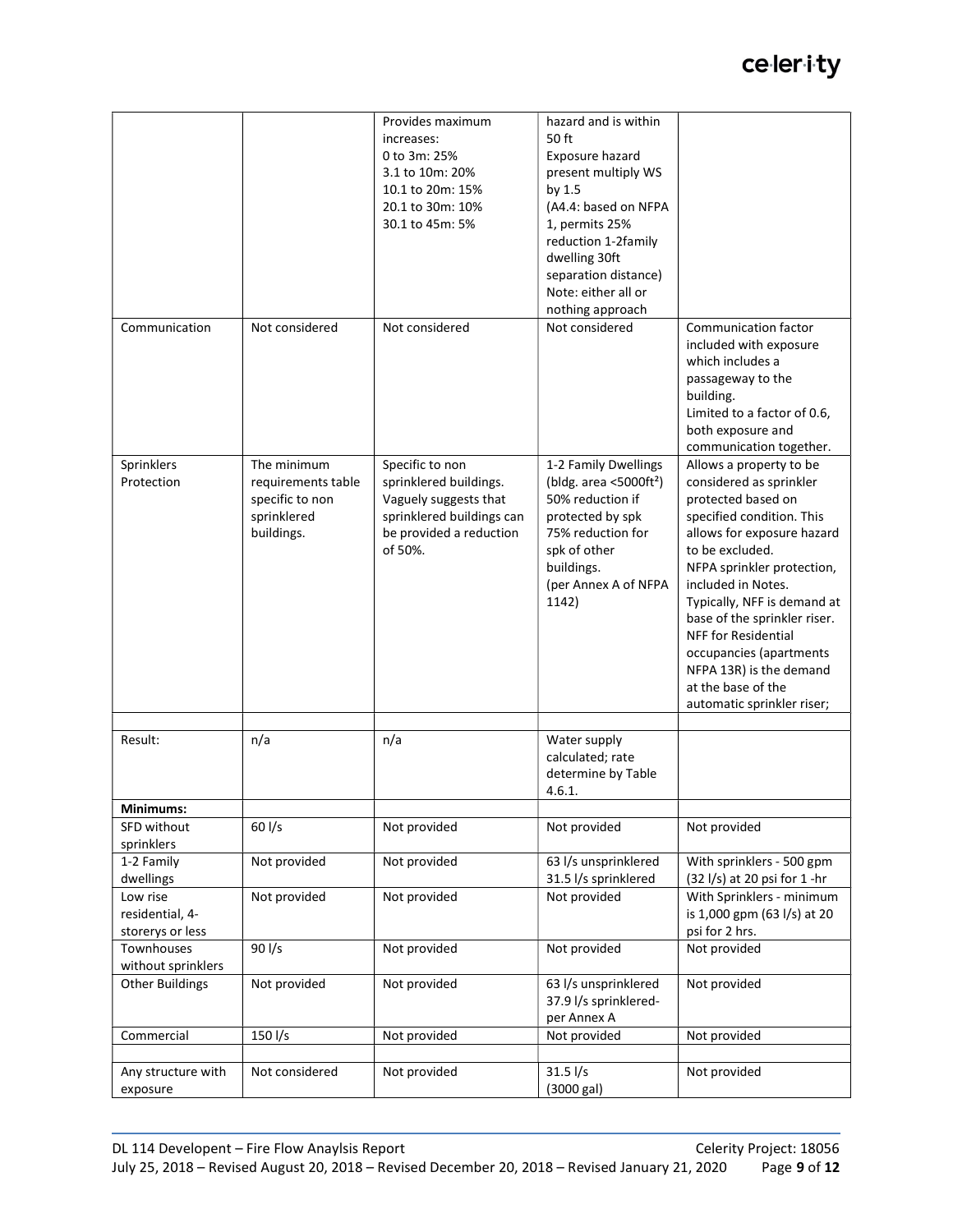| Any structure<br>without exposure | Not considered | Not provided | $15.8$ I/s<br>(2000 gal)                                                                   | Not provided |
|-----------------------------------|----------------|--------------|--------------------------------------------------------------------------------------------|--------------|
|                                   |                |              |                                                                                            |              |
| Overall flow                      | Not provided   | Not provided | Not less than<br>15.8 l/s (250 gpm) 1-<br>2 family dwellings,<br>and 600 gpm for<br>other. | Not provided |

### 6 Fire Flow Calculations

Calculations for the proposed development have been performed based on the relevant methods discussed above and are included in Appendix A of this report.

Assumptions were made in the calculations for fire flow as the development is currently in the conceptual design phase. The assumptions include the construction type of the buildings (assumed to be wood frame) and building sizes - detailed calculation are included in Appendix A of this report.

No specific data was found on the likelihood of multiple fires occurring simultaneously within a development; however, consideration has been given to the number of firefighters, the majority of whom are volunteer as well as the firefighting vehicles and equipment of the District. In assessing these factors, it is assumed only one fire with responding firefighters will occur at one time within the development. A conservative approach for water supply was taken to account for the possibility that two fires occur simultaneously in the development, with firefighter response only being available at one location.

The fire flow calculated from the NFPA 13 (sprinkler) demand as well as an additional manual firefighting (hose) demand appears to be a practical approach based on fire fighting operations and is consistent with the ISO Needed Fire Flow method. As noted above, it is recommended to include an additional demand of a second building fire (NFPA 13 demand only) to the fire flow for the development. The total water supply is recommended to be calculated as the fire flow required for the most demanding building, plus hose allowance (manual firefighting demand), plus the sprinkler demand of one additional building within the development, plus the domestic demand and nondomestic demand.

Looking at the fire fighting (hose) demand applied within the recommended approach, which follows NFPA 13 requirements, we see that a 100 gpm hose demand is applicable to light hazard occupancies such as residential buildings; however, a hose demand of 250 gpm has been applied. This fire fighting hose demand of 250 gpm is typically used within NFPA 13 for ordinary hazard occupancies. While it is noted that the current development contains only residential buildings, based on the location of the development the more demanding value has been applied and seems appropriate.

The calculated fire flow determined by the NFPA 1142 method was the same as that calculated from NFPA 13 (sprinkler) demand as well as an additional manual firefighting (hose); however, it is noted that the NFPA 1142 minimum (600 gpm) superseded the calculated NFPA 1142 value. This results in a higher fire flow required by the NFPA 1142 method. Since the recommend approach incorporates a sprinkler demand for a second building, the resultant recommended fire flow exceeds the minimum within NFPA 1142. The calculated fire flow method of the FUS Water Supply for Pubic Fire Protection, was significantly higher. This difference can be allocated to the minimal instruction and allowance for buildings protected by an automatic sprinkler system in the FUS method.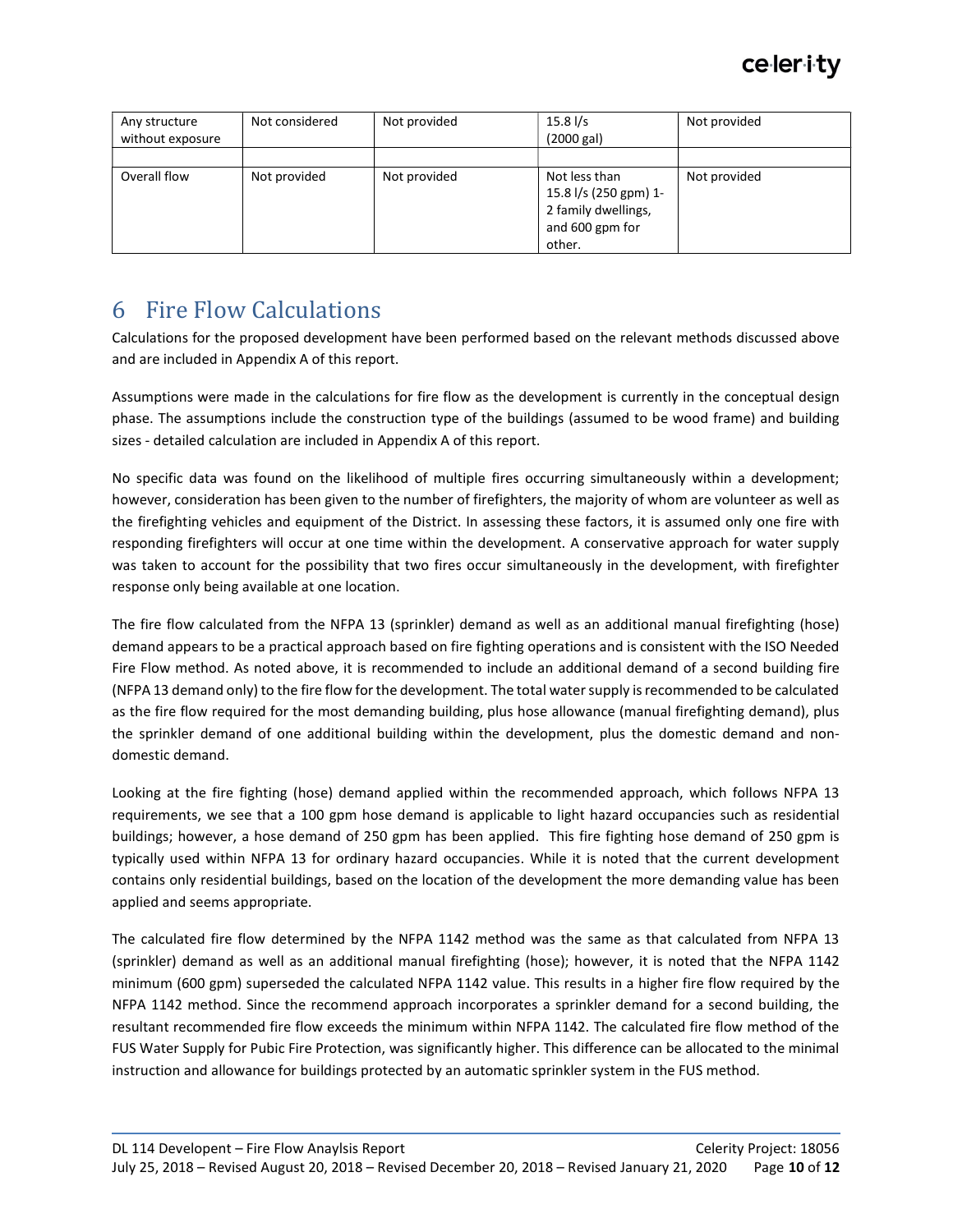### 7 Additional Water Demand Calculation

Part of the total water supply demand calculation is the determination of the demand for domestic, industrial/process water, and any other water demands, including irrigation.

The proposed development is primarily residential, so there will be limited, or no industrial/process water demands.

To calculate the domestic water demand for the development, the 2018 British Columbia Plumbing Code was referenced to determine the number of fixture units could be expected based on the estimated number of dwelling units being contemplated in the development. The total domestic flow rate, was determined using the Modified Hunter Curve, published by American Society of Heating, Refrigerating, and Air-Conditioning Engineers (ASHRAE). The calculations are included in detail in Appendix A of this report.

Water demand for irrigation has not been determined as part of this report.

### 8 Summary

|                        |      | <b>Calculated Fire Flow</b><br><b>Based on Most</b><br><b>Demanding Building</b><br>(FFMDB) |     | <b>Calculated Fire Flow plus added</b><br><b>Sprinkler Demand</b><br><b>For Small Multi-Storey Building</b><br>(FFMDB + SDSMB) | <b>Calculated Water Supply</b><br>(Domestic Demand +<br>Fire Flow) |      |
|------------------------|------|---------------------------------------------------------------------------------------------|-----|--------------------------------------------------------------------------------------------------------------------------------|--------------------------------------------------------------------|------|
|                        | gpm  | l/s                                                                                         | gpm | l/s                                                                                                                            | gpm                                                                | l/s  |
| <b>NFPA 1142</b>       | 600  | 37.8                                                                                        |     |                                                                                                                                | 678                                                                | 42.8 |
| NFPA13 + hose stream   | 500  | 31.5                                                                                        | 750 | 47.3                                                                                                                           | 828                                                                | 52.2 |
| <b>ISO NFF minimum</b> | 1000 | 63.1                                                                                        |     |                                                                                                                                | 1078                                                               | 68   |
| <b>FUS</b>             | 3156 | 199                                                                                         |     |                                                                                                                                | 3234                                                               | 204  |

The following table provides a summary of the calculation findings:

The calculations provided in Appendix A of this report, list each method and the calculations used to calculate the fire flow required for the project as well as the total water supply demand. Looking at the proposed development we recommend providing a fire flow based on the sprinkler demand of most restrictive building, plus a 250 gpm (15.8 l/s) hose allowance for manual firefighting purposes, plus an additional sprinkler demand for a second building within the development. The recommended fire flow is based on the principles described in ISO NFF and incorporates additional flows such as hose demand and second building sprinkler demand, resulting in a reasonable yet conservative fire flow demand.

From the calculations and review of the methods discussed in this report, in our opinion we recommend a minimum fire flow of 750 gpm (47.3 l/s) be provided for the development. This flow is the sum of 250 gpm (15.8 l/s) for the most demanding building sprinkler system, plus 250 gpm (15.8 l/s) for additional manual firefighting demands, and lastly 250 gpm (15.8 l/s) for the sprinkler demand of another building to address the risk of conflagration.

It is acknowledged the method use to determine the recommended fire flow for the project is less than the minimum allowable 1000 gpm (63.1 l/s) outlined in the ISO NFF document, and greater than that of the fire flow required by NFPA 1142 methods of 600 gpm (37.9 l/s).

As the proposed development is considered Phase 1, including only residential buildings 4 storey or less with no underground parking, it is noted that should additional phases be proposed a detail review of the water supply will be required to ensure the impact of all future buildings will be accounted for. Particular attention will be required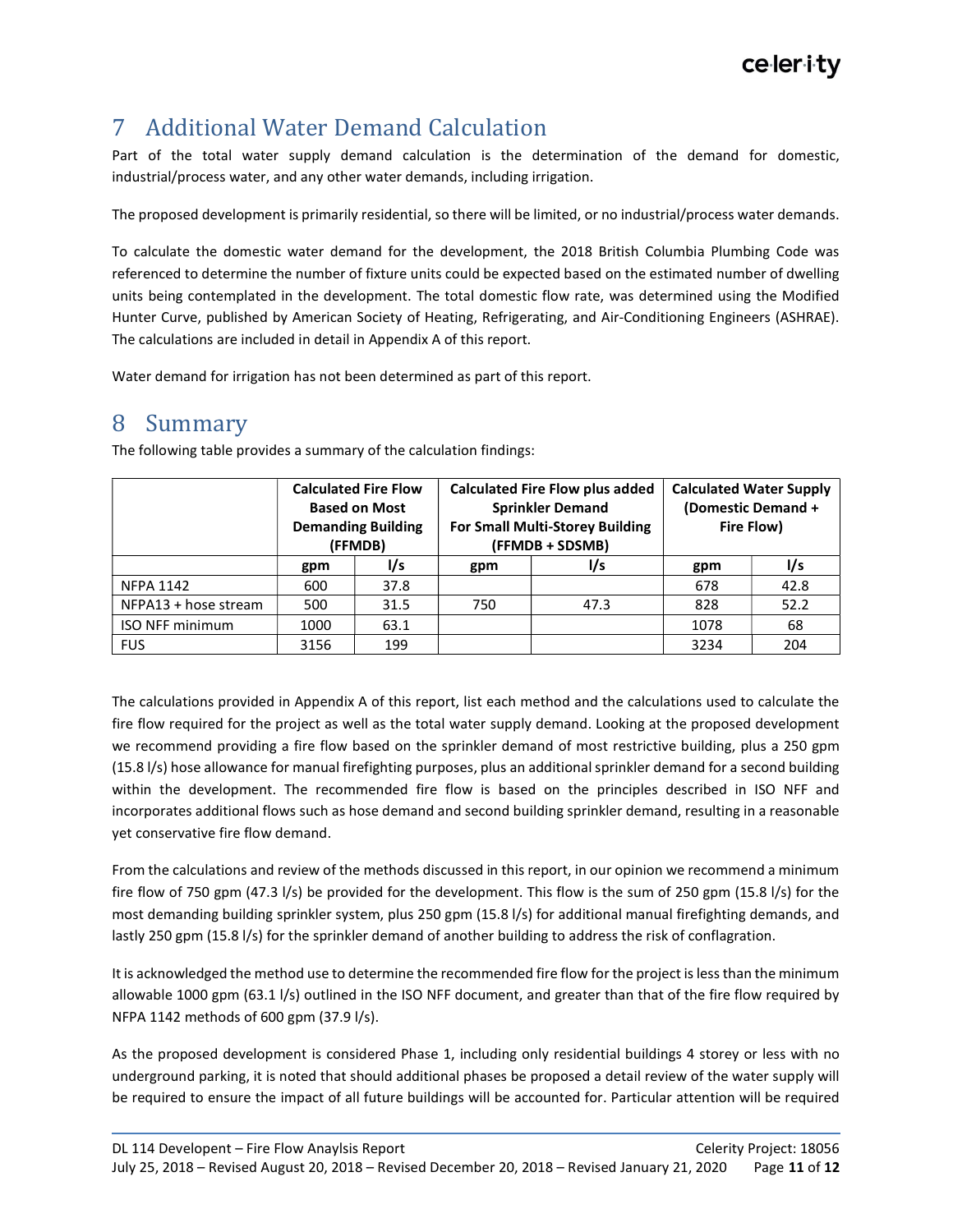should future buildings include any multi-storey buildings with underground parking or building designed for commercial use.

From the calculations, the total water supply for the development would be a minimum of approximately 830 gpm [52.2 l/s], to meet both domestic and fire flow demands. Additional water demand may also be required if irrigation and other water demands are determined to be likely within the development.

Regards;

CELERITY ENGINEERING LIMITED

Reviewed By:

Corie Lubben, EIT Code Consultant

Brian Fraser, P. Eng., C.P. Principal

Limitation of Liability

This technical report was prepared by Celerity Engineering Limited for the Client and only addresses specific building code issues under the Celerity Engineering Limited-Client agreement for this project, and in no way shall be construed as exhaustive or complete. The material herein reflects Celerity Engineering Limited's best judgement based on the information available to it at the time of preparation. Celerity Engineering Limited accepts no responsibility for damages, if any, suffered by any third party as the result of use of the contents of this report without written authorization from Celerity Engineering Limited. The incorporation of the building code measures described in this technical report, including alternative solutions, into the design, building permit and construction documents, is the responsibility of the registered professionals of record.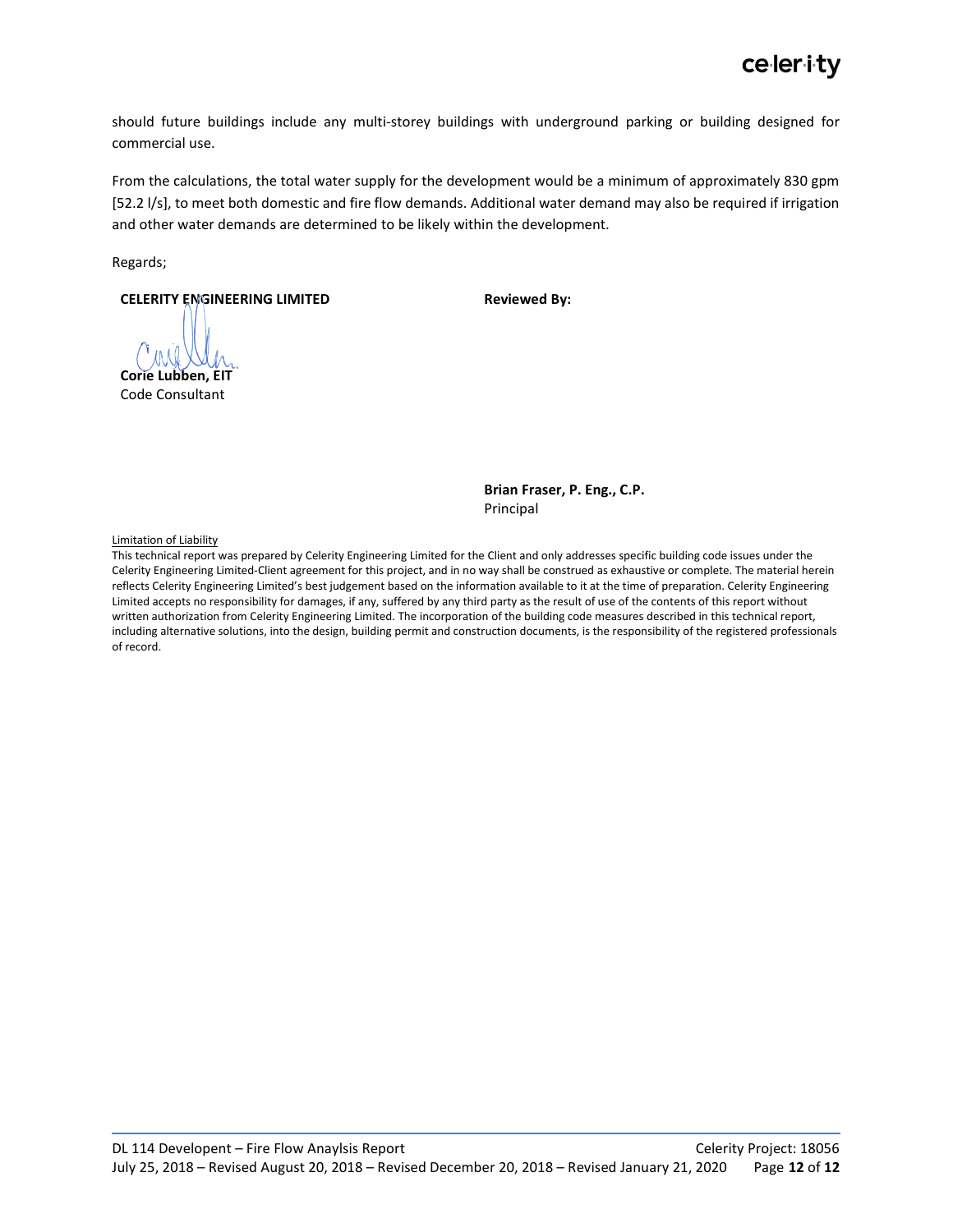### Appendix A

Summary of Calculations and Calculations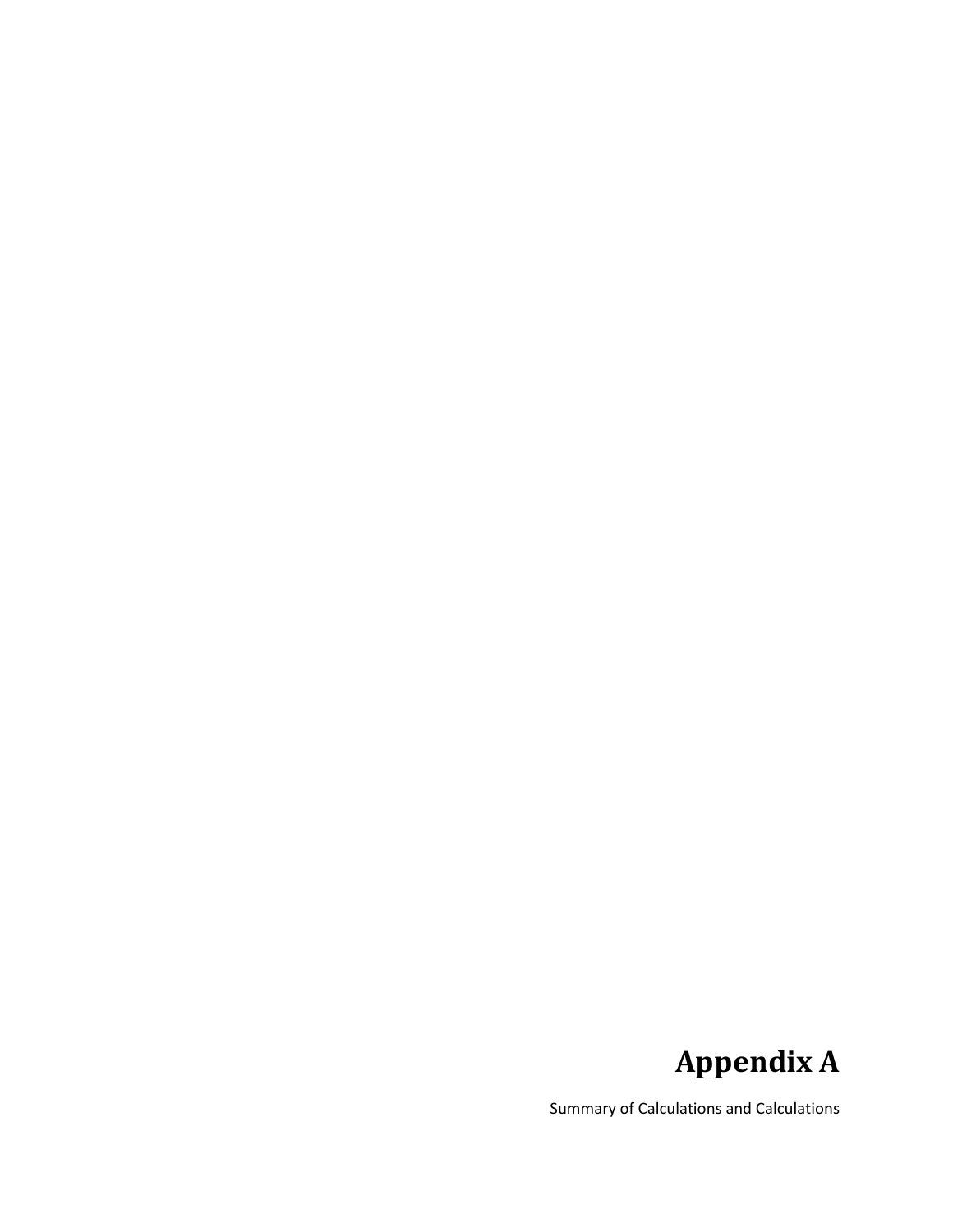### June 28, 2018

Project 18056 **Totilled Exception 2018** Tofino Housing Corportation - Development DL114

### Revised Janaury 20, 2020 Fire Flow Analysis Calcuations - PHASE 1

|  | Project Building Info |  |
|--|-----------------------|--|
|--|-----------------------|--|

Sprinkler Notes:

Based on all buildings sprinkelr per NFPA 13R; applicable with 4 storey or less and NO underground

residential spk: minimum 0.05gpm/ft<sup>2</sup> to design area

#### NFPA 13 Sprinkler Demand Calculations

| <b>Building</b>  | <b>Hazard Classification</b> | Rate           | hose demand |              |
|------------------|------------------------------|----------------|-------------|--------------|
| L1-residential   | light hazard                 | $0.1$ gpm/sqft | $100$ gpm   |              |
| L2 - residentail | light hazard                 | $0.1$ gpm/sqft | $100$ gpm   | per 11.2.3.1 |

Townhouse TH1, 2, 3 NFPA 13R 4 heads at 13gpm/head

|             |                                                  |     |       | in/out hose |       |       |
|-------------|--------------------------------------------------|-----|-------|-------------|-------|-------|
| <b>Bldg</b> |                                                  |     |       | allownace   | total |       |
| Height      | rate                                             | gpm | l/sec | gpm         | gpm   | l/sec |
|             | $0.1$ gpm/ft <sup>2</sup> at 1500ft <sup>2</sup> | 150 | 9.5   | 100         | 250   | 15.8  |
| 4           | $0.1$ gpm/ft <sup>2</sup> at 1500ft <sup>2</sup> | 150 | 9.5   | 100         | 250   | 15.8  |
| 3           | 4 heads                                          | 52  | 3.3   | 0           | 52    | 3.3   |
| 3           | 4 heads                                          | 52  | 3.3   | 0           | 52    | 3.3   |
|             | 4 heads                                          | 52  | 3.3   | 0           | 52    | 3.3   |
|             |                                                  |     |       |             |       |       |

Sprinkler demand = 250 gpm (most restrictive) 16 l/sec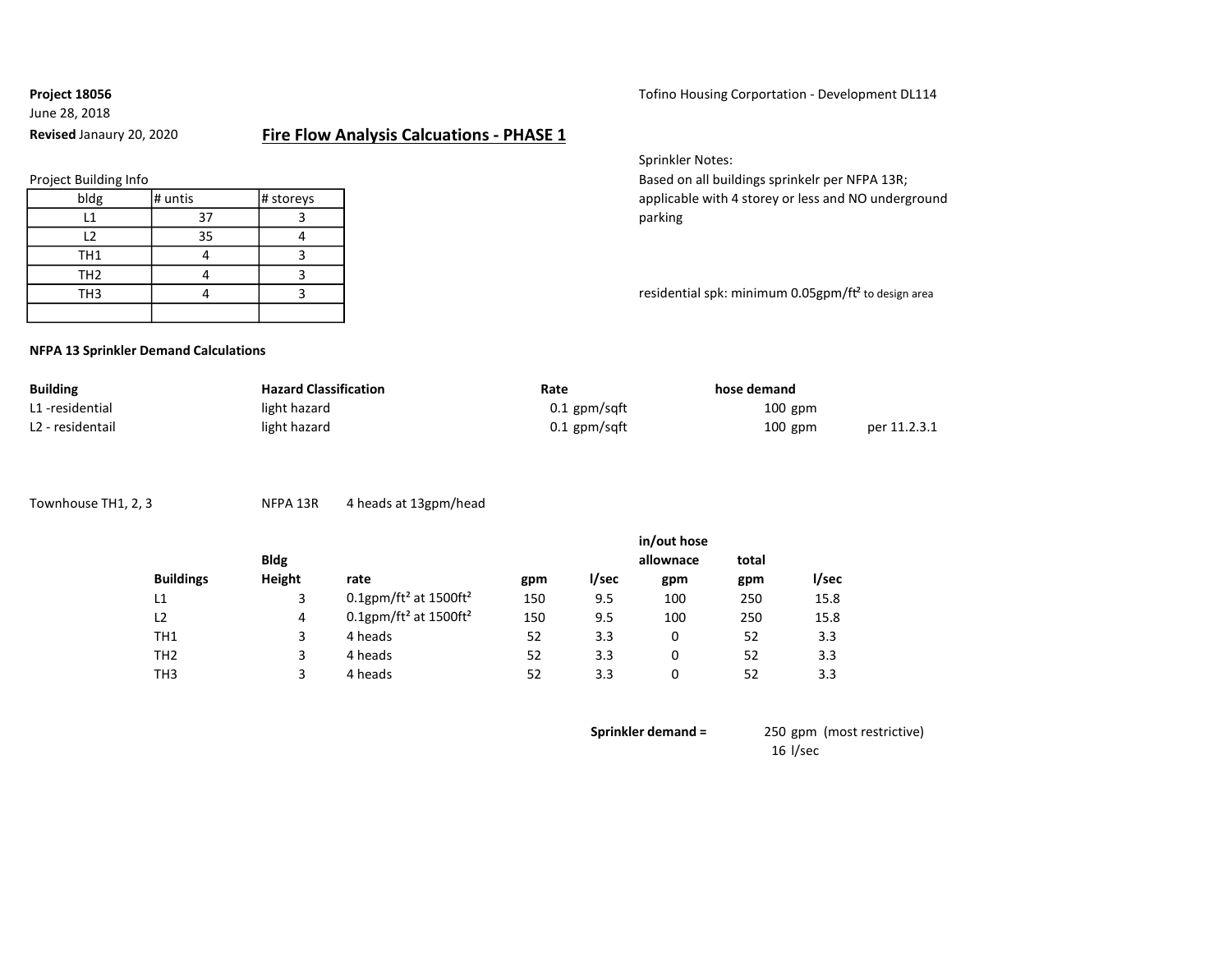Manual Fire Fighting Demand = 250 gpm 250 gpm Note: NFPA 13, permits 100 gpm for light hazard, however 250 gpm, equal to 15.8 l/sec ordinary hazard occupancies has been applied as based on project location

#### Domestic Requirements

2018 BC Plumbing Code Based on T2.6.3.2A

| 2/3 Bdrm Units:            | Quantity | fixture units (f.u) | total f.u. | Studio/1 Bdrm Units: | Quantity          | fixture units | total f |
|----------------------------|----------|---------------------|------------|----------------------|-------------------|---------------|---------|
| bath                       | ∠        | 6                   | 12         | bath                 |                   | 6             | 6       |
| kitchen sink               |          | $1.4^{\circ}$       | 1.4        | kitchen sink         |                   | 1.4           | 1.4     |
| washer                     | ᅩ        | 1.4                 | 1.4        | washer               |                   | 1.4           | 1.4     |
| dishwasher                 |          | 1.4                 | 1.4        | dishwasher           |                   | 1.4           | 1.4     |
|                            |          | $total =$           | 16.2       |                      |                   | $total =$     | 10.2    |
| Dwelling unit Breakdown    |          |                     |            |                      |                   |               |         |
| 84 dwelling in development | Quantity |                     | Total f.u. |                      | <b>Chart 12-1</b> |               |         |
| studio/1 bdrm room         | 47       |                     | 479.4      |                      |                   |               |         |
| $2/3$ bdrm                 | 37       |                     | 599.4      | 450                  |                   |               |         |

total 1078.8









4.9 l/s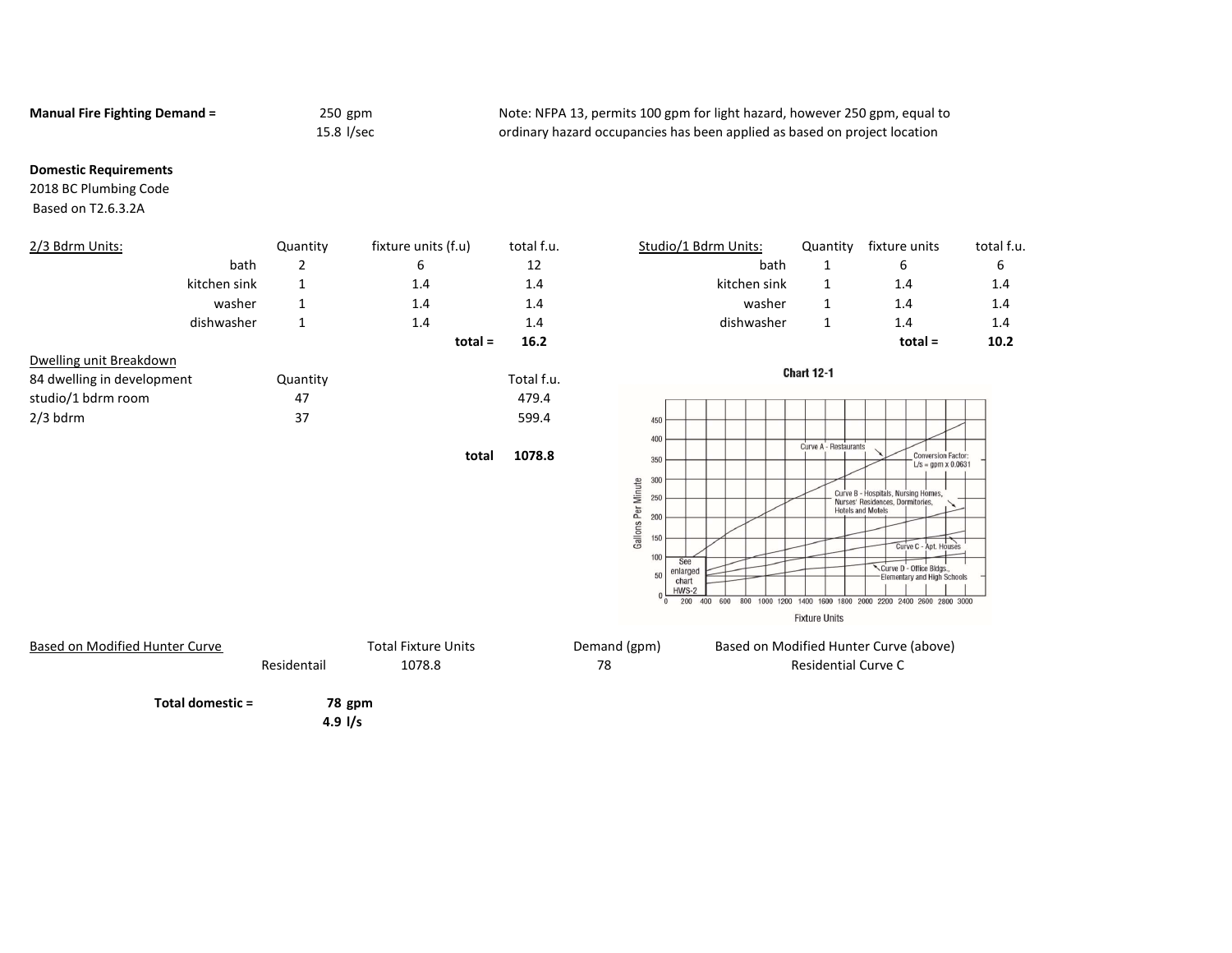#### Master Municpal Construction (MMC)

Minimum flows: town/apt. 90 l/s

fire flow + max. daily demand = 150 kPa

Implies FUS to be used for fire flows calcs.

Fire Underwriters Survey (FUS)

(Part 11 - ISO Guide) based on Part 11

#### F=220C(A)1/2

reduction permitted for low content fire hazard 15% limited combustibles further reduce for spk (30% NFPA 13) futher reduce if water supply is standard for both the system and the FD hose lines Increased due to exposure total % sum for all sides (not greater than 75%)

Not permitted to be less than 2000 l/m [33.3 l/s] Not permitted to exceed 45,000 l/m [750 l/s]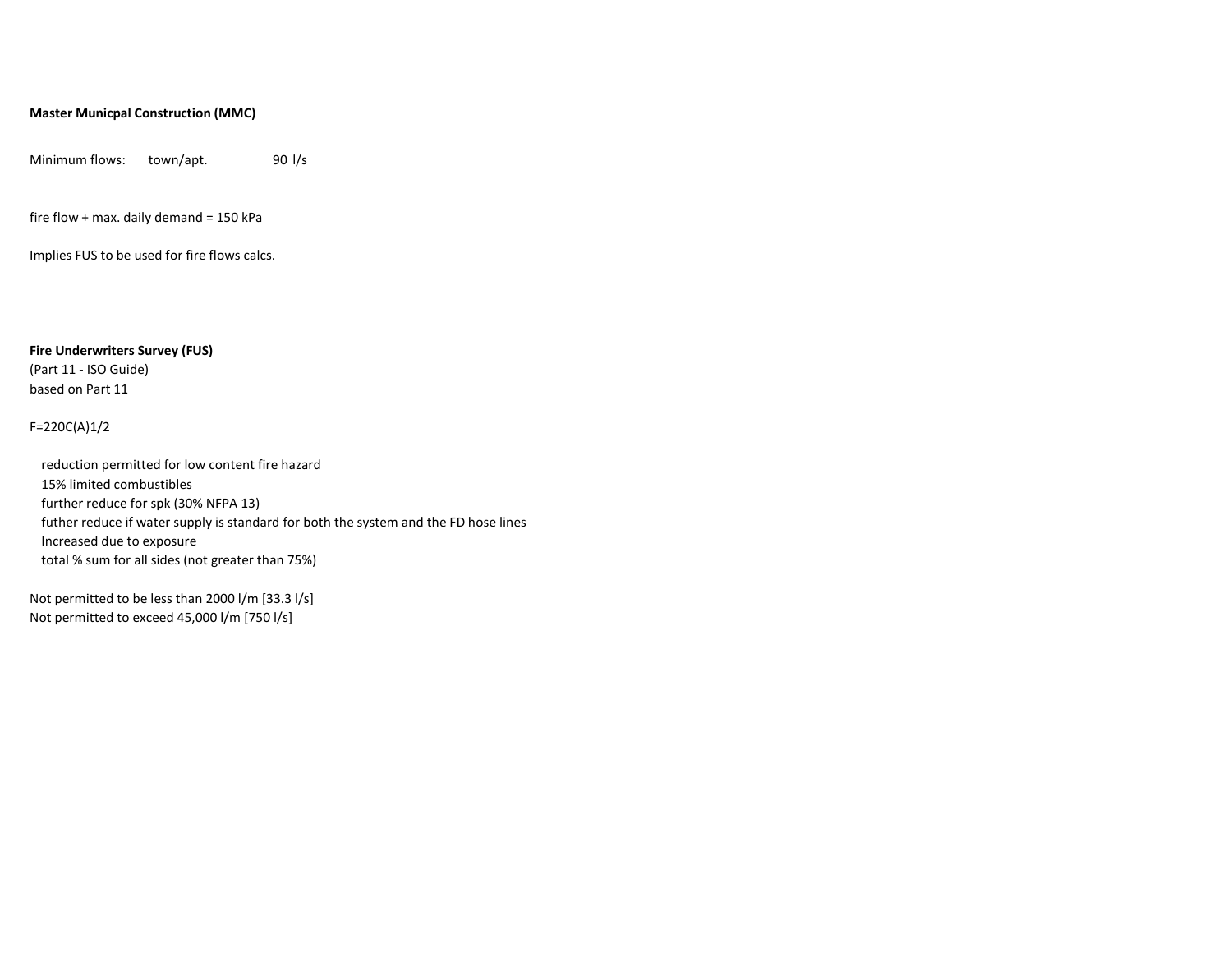#### Fire Underwriters Survey (FUS) continued

Calc: NOTE: Constuction type; https://www.fire-resitance building = fully protected frame and floors and roof , floor area based on definition not applicable to these buildings( differs area calc) # storeys formaula plug in f=220c(a)1/2 (c = 1.5 wood frame) add increases and decreases; low content fire hazard, exposure hazard, sprinkelr protection

| <b>Bldg</b>     | (sqm)<br>Area | Number of<br>storeys | c   | 1/min<br>F | w/ content<br>reduction<br>l/min<br>F | w/ exposure<br>hazard<br>1/min<br>F | 30%<br>spk reduction<br>F |
|-----------------|---------------|----------------------|-----|------------|---------------------------------------|-------------------------------------|---------------------------|
|                 |               |                      |     |            |                                       |                                     |                           |
| L1              | 1020          | 3                    | 1.5 | 18255      | 15516                                 | 17068                               | 11948                     |
| L2              | 750           | 4                    | 1.5 | 18075      | 15364                                 | 16900                               | 11830                     |
| TH1             | 120           | 3                    | 1.5 | 6261       | 5322                                  | 5854                                | 4098                      |
| TH <sub>2</sub> | 120           | 3                    | 1.5 | 6261       | 5322                                  | 6387                                | 4471                      |
| ТНЗ             | 120           | 3                    | 1.5 | 6261       | 5322                                  | 6120                                | 4284                      |

|                                                                                                                                            | Total fire flow= | 11948 l/min | Sprinkler protection within all buildings |
|--------------------------------------------------------------------------------------------------------------------------------------------|------------------|-------------|-------------------------------------------|
|                                                                                                                                            |                  | 3156 gpm    |                                           |
|                                                                                                                                            |                  | 199 I/sec   |                                           |
| Imposed a 30% reduction due to spk - conservative estimate (noting no direction as to application of percentages or percent determination) |                  |             |                                           |
| If project were to be <b>unsprinklered</b> : fire flow $=$                                                                                 | 17068 l/min      |             |                                           |
|                                                                                                                                            | 4509 gpm         |             |                                           |
|                                                                                                                                            | 284 l/sec        |             |                                           |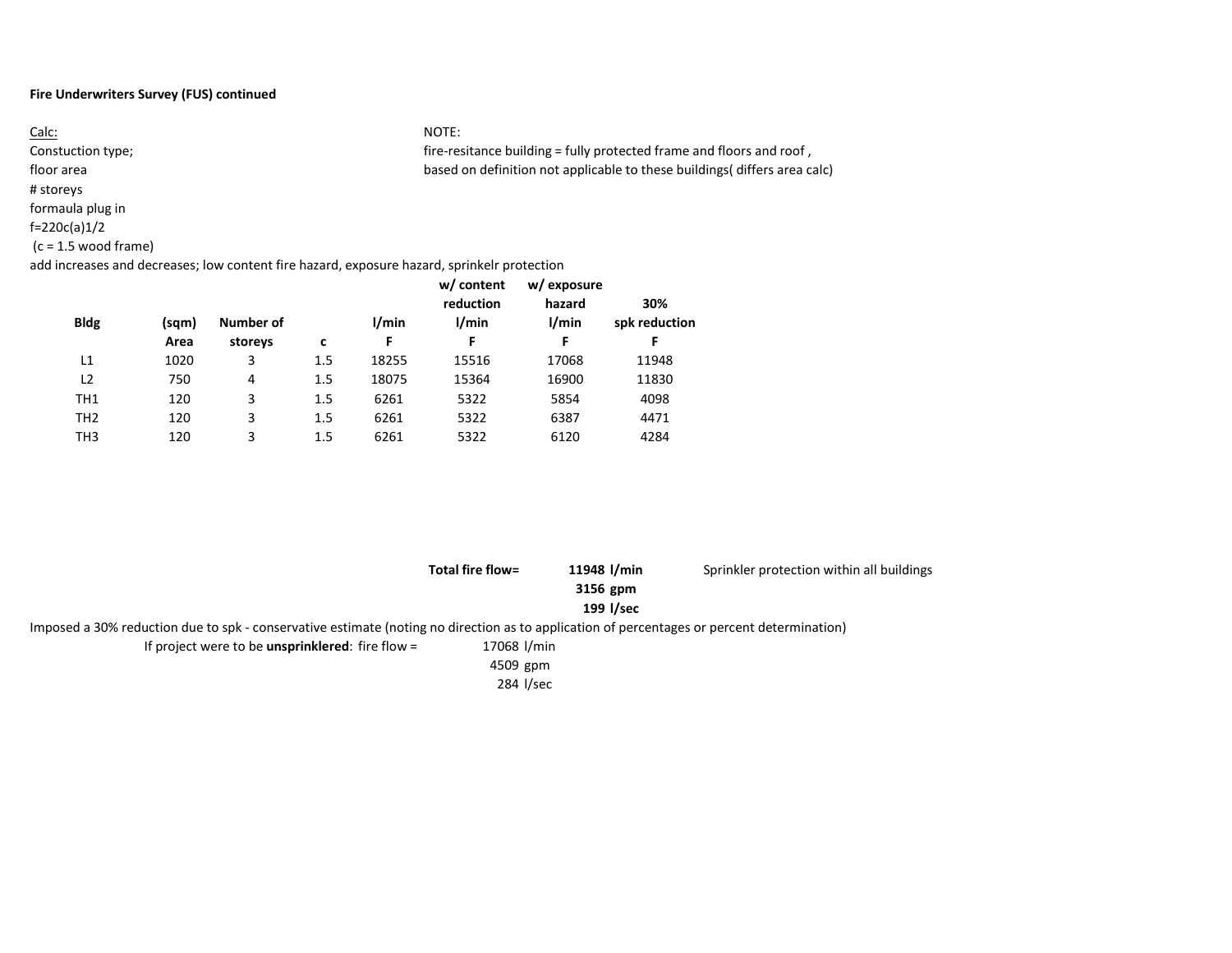#### NFPA 1142 Fire Flow Calculations

#### Occ Classifiacation = 7 No exposure Constr Class ( max 1 for dwellings) =1

WS = Volume/Occ Haz \* Constr Class min = 2000 gal (7600 liters)

#### Exposure

### Table 4.6.1 Water Delivery Rate

| WS = Volume/Occ Haz * Constr Class * 1.5<br>$min = 250$ gpm $(15.8 \frac{\text{I}}{\text{s}})^2$ | <b>Total Water Supply Required</b> | <b>Water Delivery Rate</b> |       |       |
|--------------------------------------------------------------------------------------------------|------------------------------------|----------------------------|-------|-------|
| min = 3000 gal (11355 lites)                                                                     | gal                                |                            | gpm   | L/min |
| NOTE:                                                                                            | < 2.500                            | 9.459                      | 250   | 950   |
| 8ft floor to floor height assumed                                                                | 2,500–9,999                        | 9,460–37,849               | 500   | 1,900 |
| L1, L2, TH1, & TH3 - no exposure hazard                                                          | 10,000-19,999                      | 37,850-75,699              | 750   | 2,850 |
| TH2 - exposure hazard                                                                            | $\geq 20,000$                      | $\geq 75,700$              | 1,000 | 3,800 |

|                 |      |       |         |            |                          |                    |               |      | <b>Reduction due to spk</b> |     |                   |
|-----------------|------|-------|---------|------------|--------------------------|--------------------|---------------|------|-----------------------------|-----|-------------------|
|                 | Area |       | # of    |            | <b>Volume</b> Calc Suppy | <b>Calc Supply</b> | Delivery rate |      | <b>Supply</b>               |     | Deli rate Minimum |
|                 | sqm  | saft  | storeys | (cubic ft) | gal                      |                    | L/min         | gpm  |                             | gpm | gpm               |
| L1              | 1020 | 10979 |         | 263501     | 37643                    | 142478             | 3800          | 1000 | 35620                       | 500 | 600               |
| L <sub>2</sub>  | 750  | 8073  | 4       | 258334     | 36905                    | 139685             | 3800          | 1000 | 34921                       | 500 | 600               |
| TH <sub>1</sub> | 120  | 1292  |         | 31000      | 4429                     | 16762              | 950           | 750  | 8381                        | 250 | 600               |
| TH <sub>2</sub> | 120  | 1292  |         | 31000      | 6643                     | 25143              | 1900          | 750  | 12572                       | 500 | 600               |
| TH <sub>3</sub> | 120  | 1292  |         | 31000      | 4429                     | 16762              | 950           | 750  | 8381                        | 250 | 600               |

Minumum water supply required for any structure without exposure hazard to be not less than 7600L/2000 gal Minumum water supply required for any structure with exposure hazard to be not less than 11,355 L / 3000 gal (500 gpm) Noting 600 gpm minimum mentioned within Annex A for sprinklered buildings.

Reductions: Up to 75% permitted for Residentail >5000 sqft and I hr fire flow duration required protected by spk system, w/ quick response heads Total fire flow= 1000 gpm no sprinkler reduction 50% for 1 and 2 family dwellings spk (< 5000 sqft) 500 gpm sprinklered reduction - minimum governs 600 gpm sprinklered reduction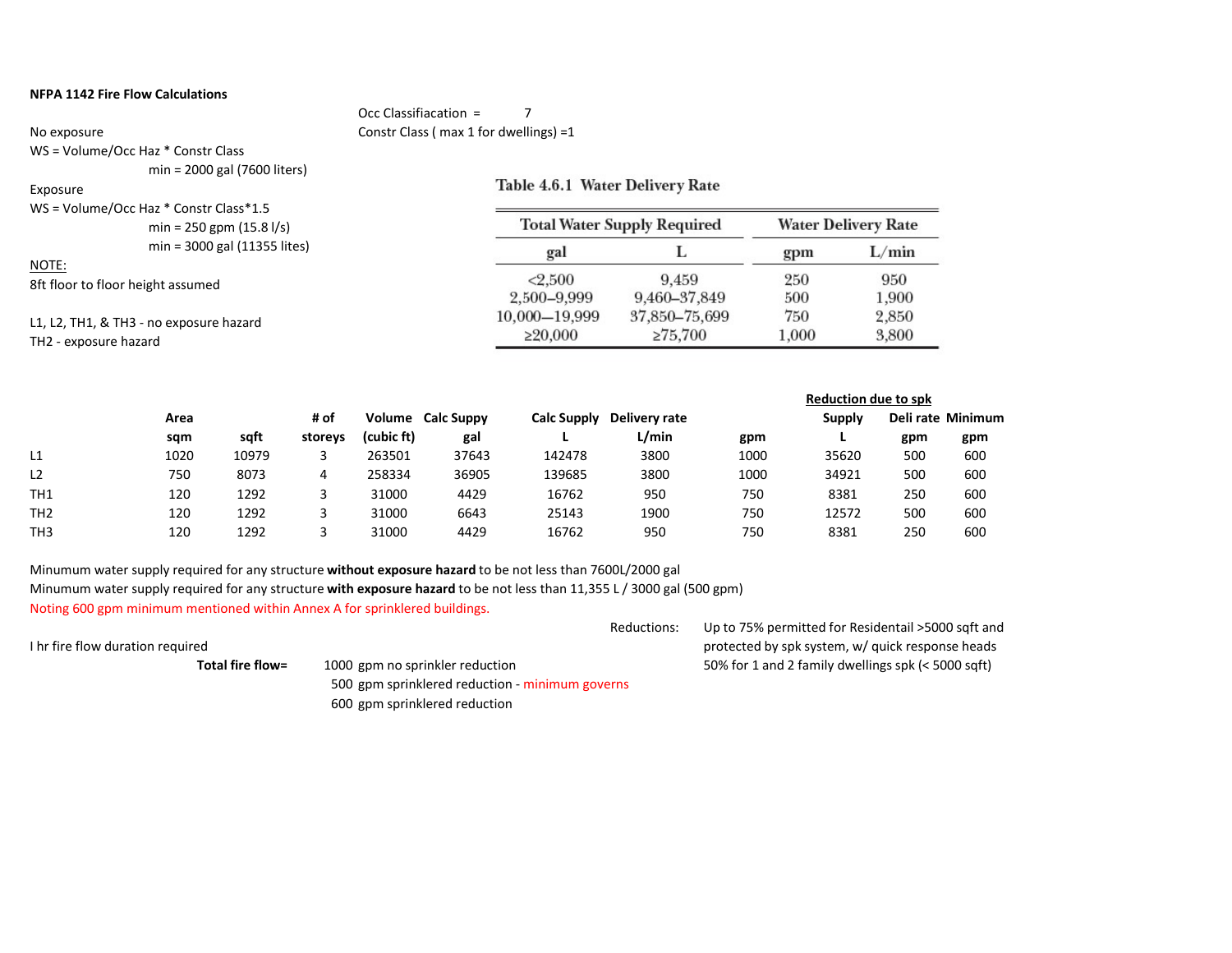#### Calculated Water Supply Summary

#### Fire Flow Water Supply

|                           | gpm  | l/sec | <b>Minimum Outlined in documents</b>       |
|---------------------------|------|-------|--------------------------------------------|
| NFPA 13 + FFD Hose Demand | 500  | 31.5  | ISO NFF minimum = $1000$ gpm (63 I/sec)    |
| NFPA 1142                 | 600  | 37.9  | NFPA 1142 minimum = $600$ gpm (31.5 l/sec) |
| <b>FUS</b>                | 3156 | 199   | MMCD =90 l/s minimum in table              |

#### Recommended Approach

| To include an additional sprinkler demand for a building in the development; | Suggested added Spk demand = | 250 gpm |
|------------------------------------------------------------------------------|------------------------------|---------|
|------------------------------------------------------------------------------|------------------------------|---------|

Recommended Fire Flow = NFPA 13(most restrictive bldg) + FFD + Sprinkler demand for another building

| Recommended Fire Flow = | 750 gpm    | 250  |
|-------------------------|------------|------|
|                         | 47.3 l/sec | 15.8 |

#### For Comparison

Fire Flow = NFPA 1142 + added spk demand 850.0 gpm 53.6 l/sec

#### Total Water Supply

|                                        | gpm  | l/sec |
|----------------------------------------|------|-------|
| NFPA $13$ + FFD + Domestic =           | 578  | 36.5  |
| NFPA $13$ + FFD + Add Spk + Domestic = | 828  | 52.2  |
| ISO minimum + Domestic = I             | 1078 | 68.0  |
| NFPA 1142 + Domestic =1                | 678  | 42.8  |
| FUS + Domestic =1                      | 3234 | 204.0 |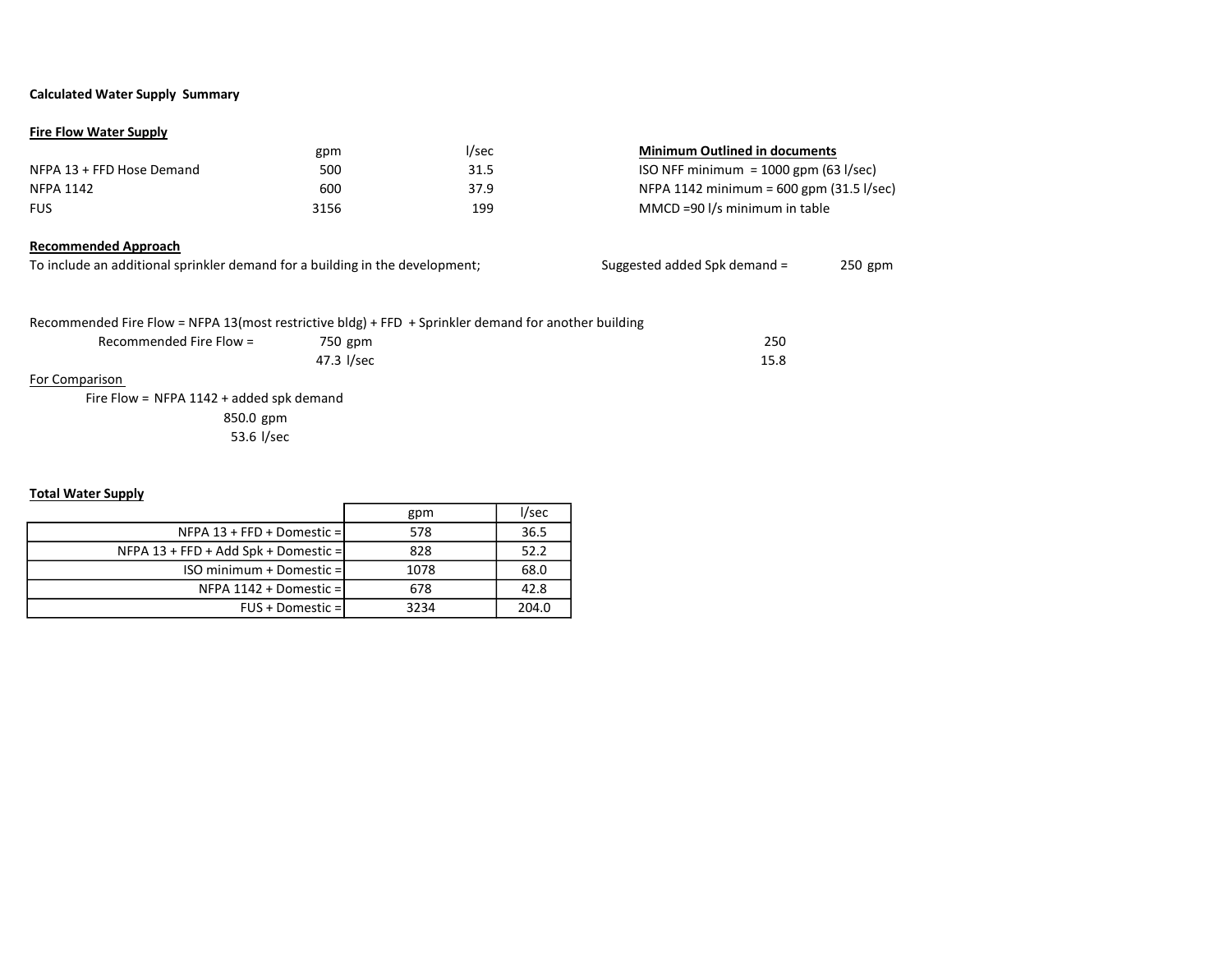## Appendix B

Summary of Assumptions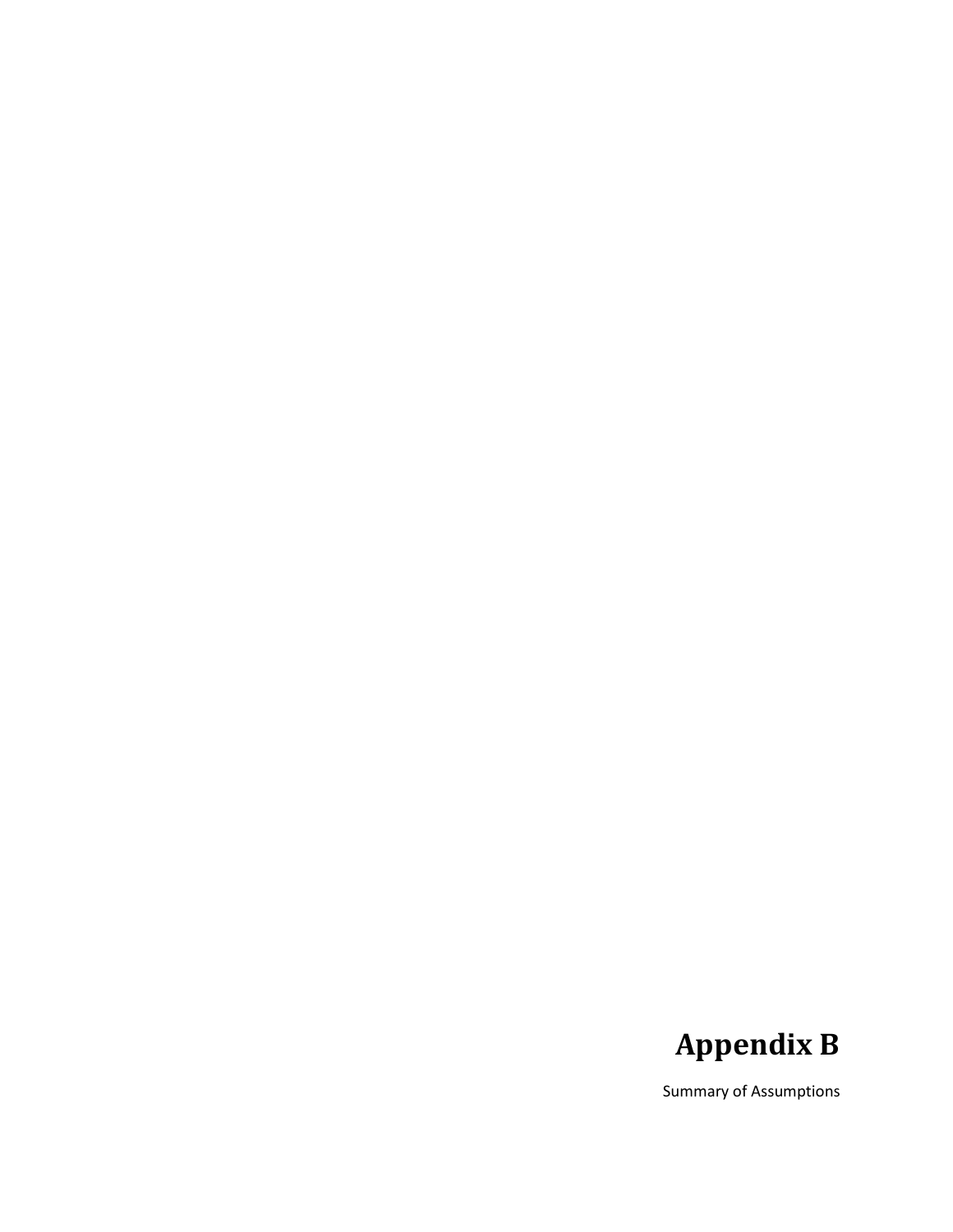### Tofino Affordable & Attainable Housing District Lot 114, THC Development

#### **Assumptions**

Building construction is wood frame (combustible construction)

All buildings to be sprinklered in accordance with applicable NFPA standard.

Proposed buildings, including height and units, outlined in Calculation Summary- Appendix A

### Domestic Assumptions

| <b>Studio/Single bedroom units</b> |            | Two-bedroom units   |            |  |
|------------------------------------|------------|---------------------|------------|--|
| Fixture                            | # supplies | Fixture             | # supplies |  |
| Bath                               |            | <b>Bath</b>         | 2          |  |
| Kitchen sink                       | 1          | Kitchen sink        |            |  |
| Dishwasher                         | 1          | Dishwasher          |            |  |
| Washing machine                    |            | Washing machine     | 1          |  |
|                                    |            |                     |            |  |
| Three-bedroom units                |            | <b>Duplex units</b> |            |  |
| Fixture                            | # supplies | Fixture             | # supplies |  |
| <b>Bath</b>                        | 2          | <b>Bath</b>         | 3          |  |
| Kitchen sink                       | 1          | Kitchen sink        | 2          |  |
| Dishwasher                         | 1          | Dishwasher          | 2          |  |
| Washing machine                    | 1          | Washing machine     | 2          |  |
|                                    |            |                     |            |  |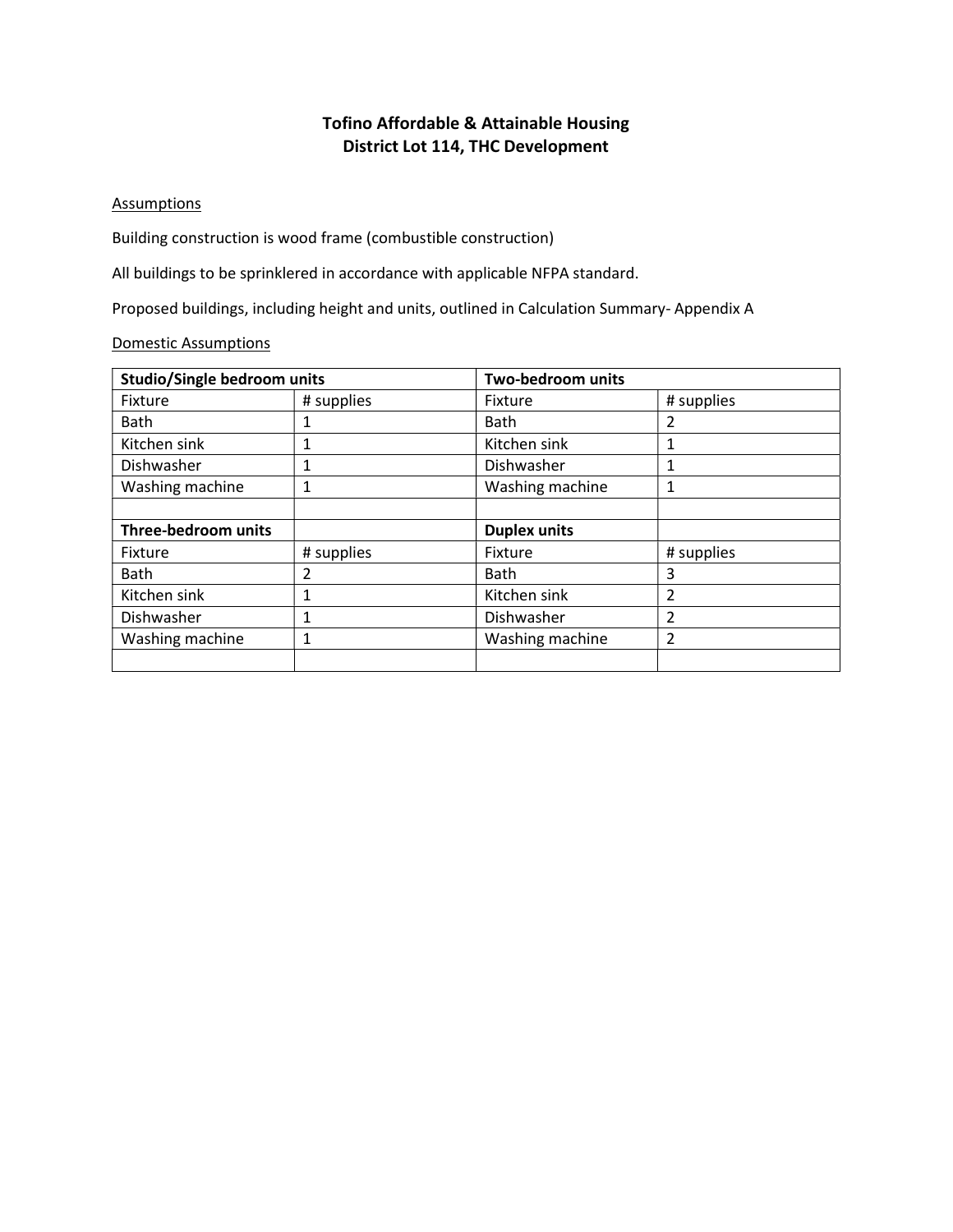## Appendix C

Qualifications